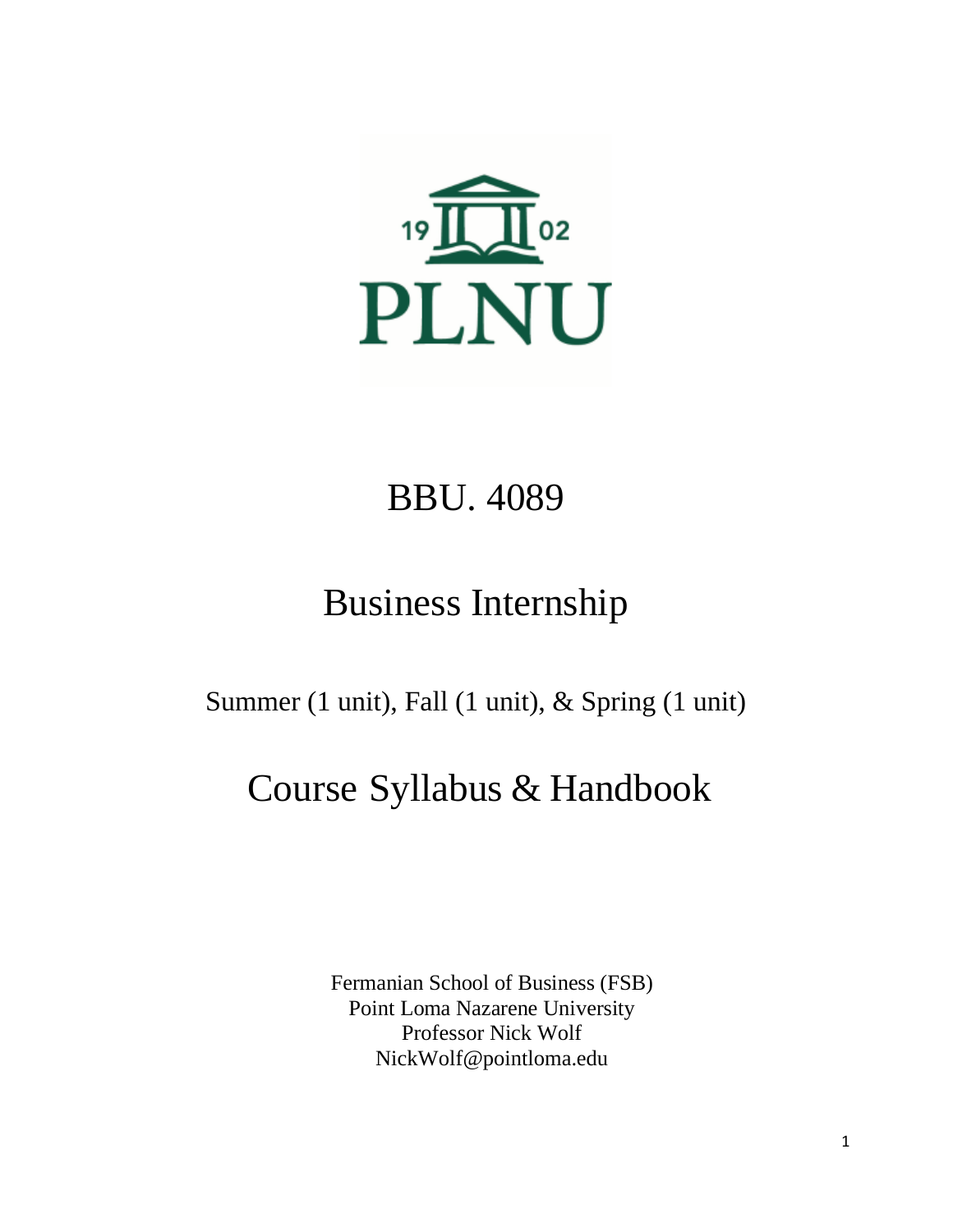# **Table of Contents**

| $\overline{4}$                                                   |  |
|------------------------------------------------------------------|--|
| $\overline{4}$                                                   |  |
| $\overline{4}$                                                   |  |
| $\overline{4}$                                                   |  |
| COURSE CREDIT HOUR INFORMATION & WORK HOUR REQUIREMENTS<br>5     |  |
| 5                                                                |  |
| 5                                                                |  |
| 5                                                                |  |
| 6                                                                |  |
| 6                                                                |  |
| 6                                                                |  |
| 6                                                                |  |
| $\overline{7}$                                                   |  |
| 7                                                                |  |
| 7                                                                |  |
| 8                                                                |  |
|                                                                  |  |
|                                                                  |  |
|                                                                  |  |
|                                                                  |  |
|                                                                  |  |
| 14                                                               |  |
|                                                                  |  |
|                                                                  |  |
|                                                                  |  |
|                                                                  |  |
| DUE SEMESTER INTERNSHIP IS COMPLETED (Summer, Fall, or Spring)18 |  |
| DUE PRIOR TO STARTING YOUR HOURS:                                |  |

- 1. Internship Proposal AND
- 2. Three Required Signature Forms:
	- Release of Liability
	- Course Agreement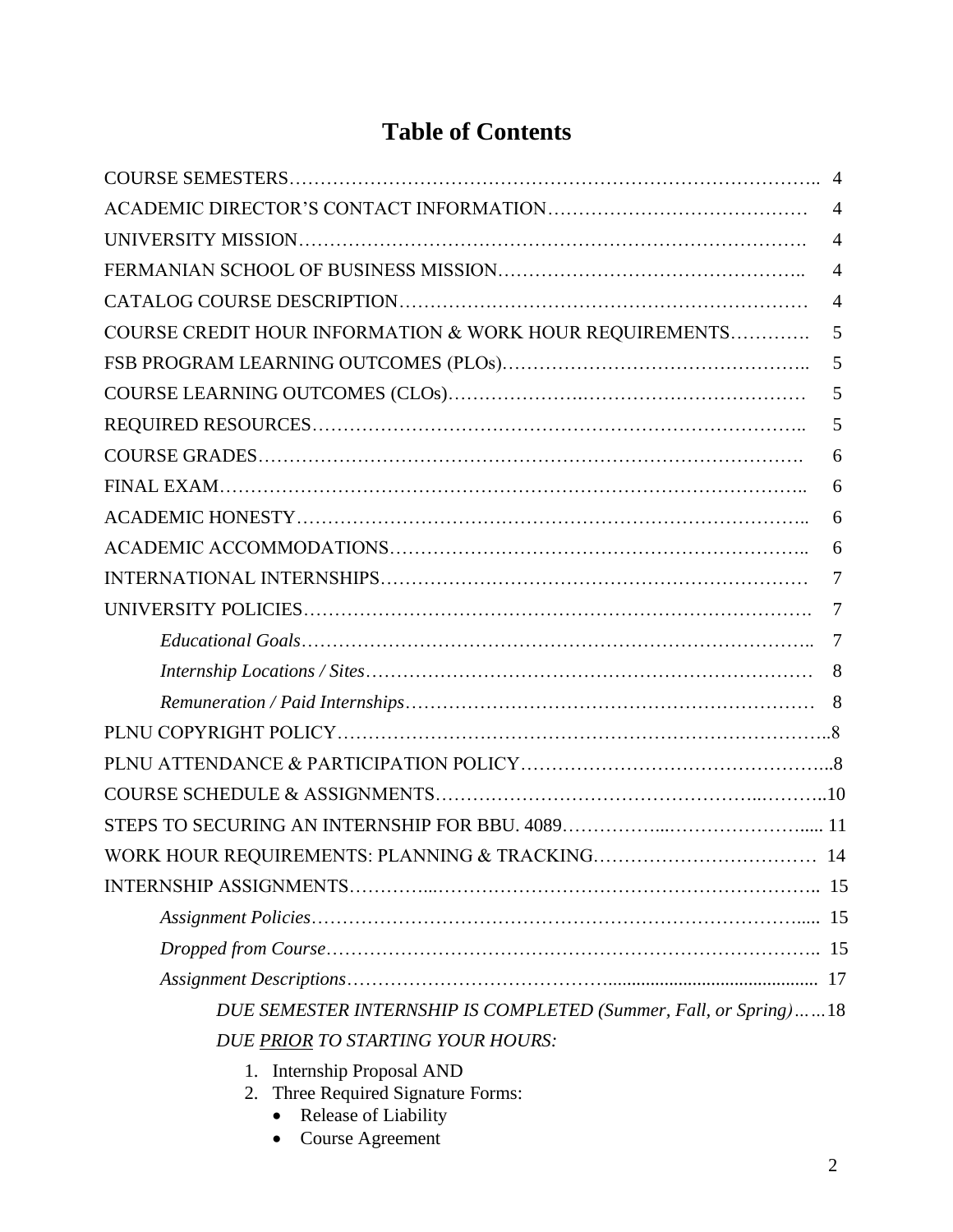• Learning Agreement

#### *DUE AFTER COMPLETING YOUR HOURS:*

1. TIMESHEETS DOCUMENTING 90 HOURS

(1 unit x 30 hours, so the required 3 units =90 hrs.)

- 2. FINAL INTERNSHIP RESEARCH REPORT
- 3. THANK YOU NOTE TO YOUR SUPERVISOR
- 4. SUPERVISOR'S ONLINE EVALUATION OF INTERN

ASSIGNMENT #1:*– DUE from ALL class members regardless of whether or not internship is completed current semester (Please refer to Canvas for due date)*......18

- 1. VIDEO COVER LETTER
- 2. FINAL RESUME AS PDF

ASSIGNMENT #2: *DUE from ALL class members regardless of whether or not internship is completed current semester (Please refer to Canvas for due date)*......18

- 1. LETTER(S) OF RECOMMENDATION
- 2. MID-COURSE SURVEY

#### **ATTACHMENTS**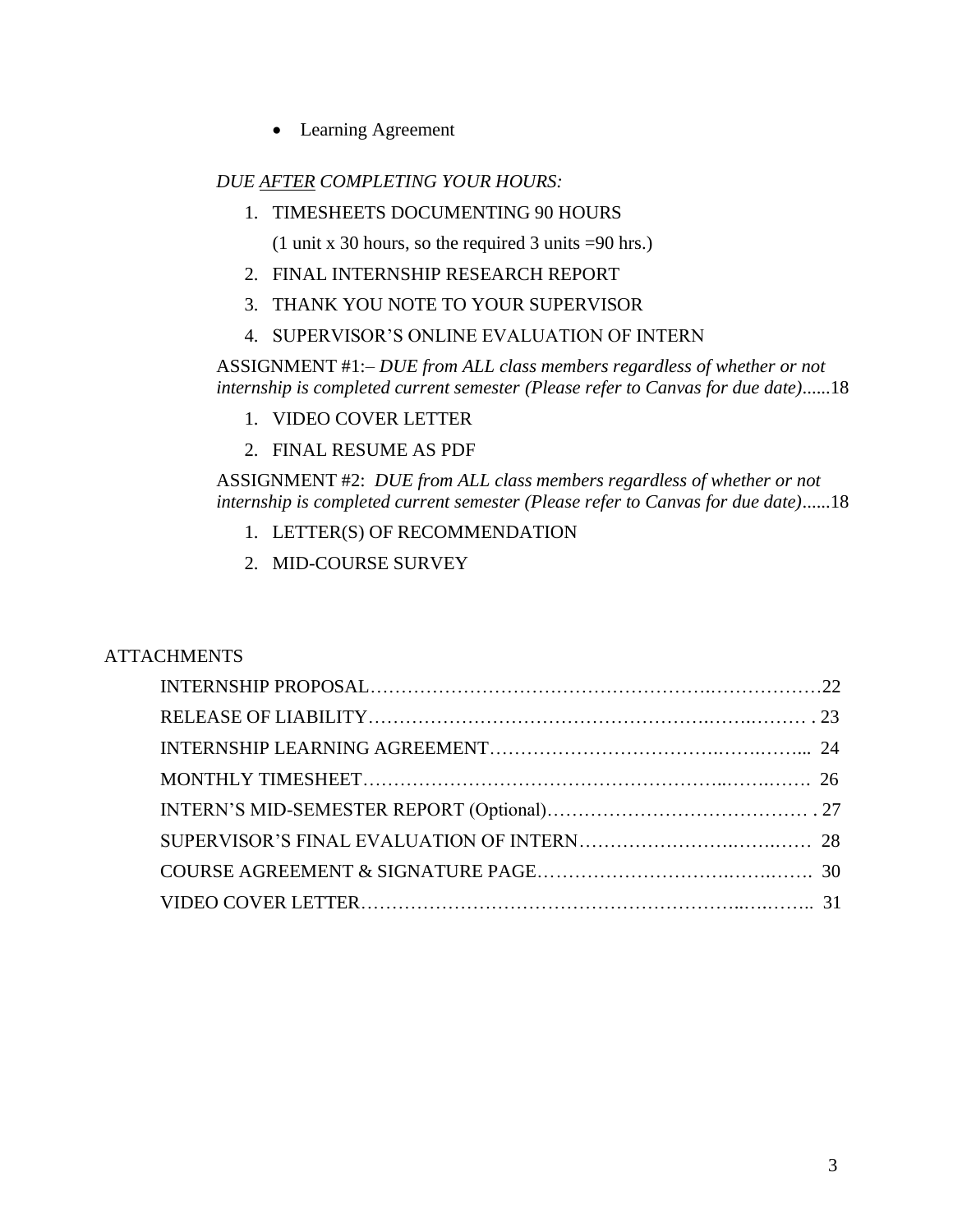# **BBU 4089: Business Internship Syllabus & Handbook**

#### **COURSE Duration: SUMMER (1 unit), FALL (1 unit), & SPRING (1 unit)**

All work hours must be completed within the course dates in order to be counted for course credit. For further requirements see **Course Grades**.

#### **PROFESSOR'S CONTACT INFORMATION**

Professor Nick Wolf Office: FSB 142 , Fermanian School of Business 3900 Lomaland Drive, San Diego, CA 92106 Email: nickwolf@pointloma.edu Office: 619-849-2384 Cell: 949-294-1529 *Office hours by appointment*

#### **UNIVERSITY MISSION**

#### *To Teach – To Shape – To Send*

*Point Loma Nazarene University exists to provide higher education in a vital Christian community where minds are engaged and challenged, character is modeled and formed, and service becomes an expression of faith. Being of Wesleyan heritage, we aspire to be a learning community where grace is foundational, truth is pursued, and holiness is a way of life.*

#### **FERMANIAN SCHOOL OF BUSINESS MISSION**

*Character – Professionalism – Excellence – Relationships – Commitment - Innovation*

*As members of a vital Christian community, we strive to provide high quality business programs that equip students to make a positive impact in their workplace and community by connecting purpose to practice.* 

#### **CATALOG COURSE DESCRIPTION**

#### **BUS 4089 [ACC 4089] – Internship in Business**

This course requires on-the-job experience in the business [accounting] field where students exercise decision-making skills, problem-solving skills, communication skills, and business knowledge acquired in the student's academic program. In addition, students create a professional online e-portfolio including cover letter, resume, letters of recommendation, personal background, target industry information, work samples, and internship reports/evaluations. "C" Designation is for California Internships. "E" Designation is for Out of State Internships. Graded Credit/No Credit.

*Prerequisite(s): BUS. 3013, Junior or Senior standing, and consent of instructor.*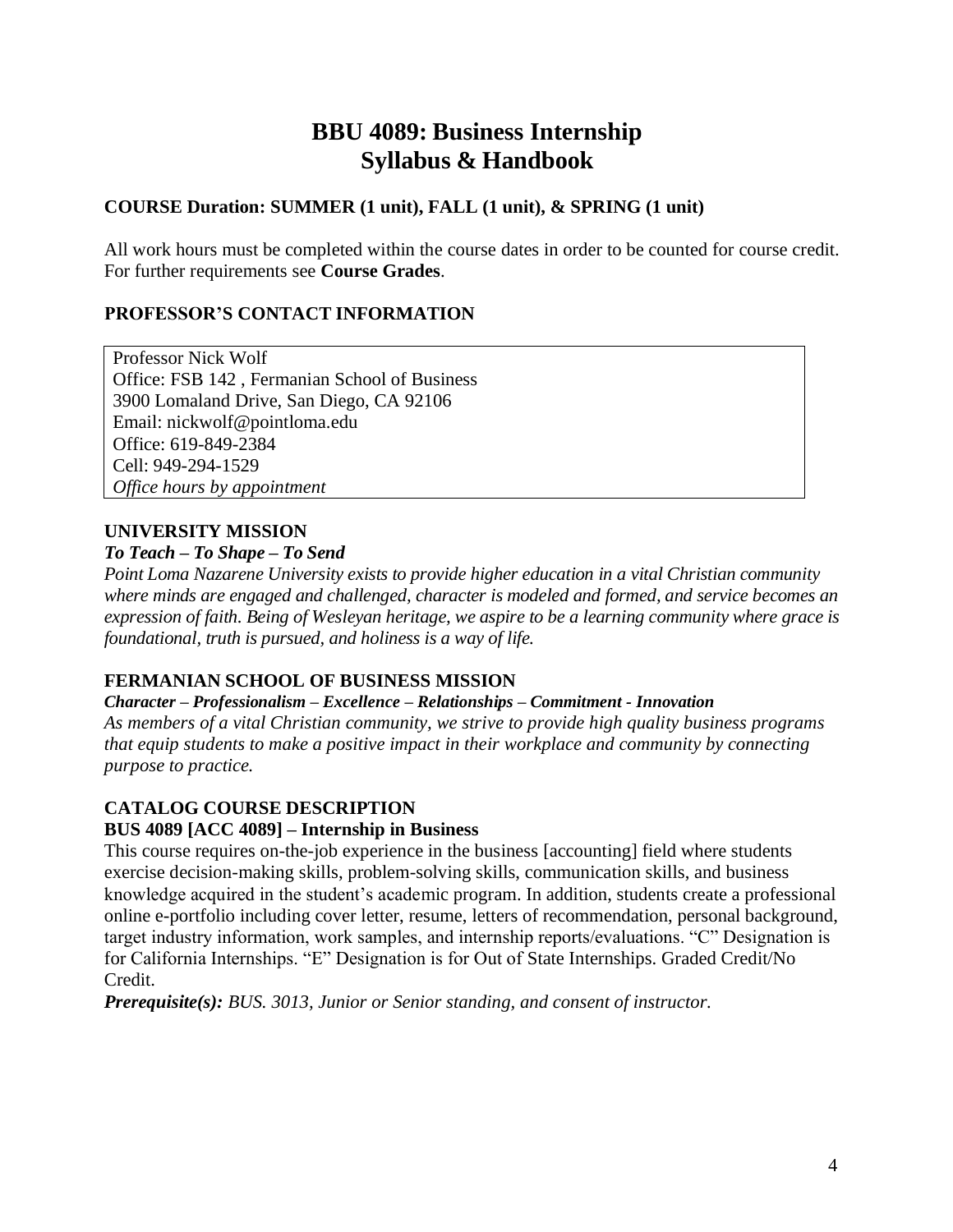#### **COURSE CREDIT HOUR INFORMATION & WORK HOUR REQUIREMENTS**

Students majoring in all programs in the Fermanian School of Business (all B.A. and B.S. degree programs) are required to complete three units of internship (BBU. 4089). Students are required to complete 90 hours of internship work in one of the three semesters (Summer, Fall, or Spring) In addition, students are required to complete online assignments in Canvas each semester. The course is offered for 1 unit each semester, and students must pass all three semesters (3 total units) to graduate.

#### **COURSE LEARNING OUTCOMES**

Upon completion of this course, students will be able to:

- 1. Apply business knowledge and skills to address needs in the work setting (PLO 1).
- 2. Create and deliver a professional presentation (PLO 3).
- 3. Evaluate a business' internship program and practices by synthesizing research and experience (PLO 2).
- 4. Prepare a research report using proper APA format and clear organization (PLO 3).
- 5. Employ values of integrity, work ethic, and professionalism in the work setting (PLO 4).
- 6. Create a professional ePortfolio (PLO 3).
- 7. Collaborate effectively with others in the workplace (PLO 5).

#### **FSB ASSESSMENT**

The following assignments will be collected for assessment purposes from this course:

- $\checkmark$  Video Cover Letter
- $\checkmark$  Ethical Dilemma
- $\checkmark$  Final Internship Research Report

#### **REQUIRED RESOURCES**

This course requires that students have access to and regularly use the following resources:

1. PLNU Email.

Communication, including feedback on assignments, reminders, course updates and announcements, will be handled through the PLNU email system. Students must have access to and regularly check their email for course information.

2. Two course documents will be used for FSB assessment purposes, so you may be asked to submit these two items twice in Canvas (as part of an assignment grouping and for assessment purposes).

Note: Canvas will be used for all assignment details and submissions.

#### **COURSE GRADES**

This course is graded on a credit / no credit basis. It is comprised of both work hours and Canvas assignments. Students who fulfill the requirements on time at an academic level expected of upper division university courses will receive credit for the course. However, assignments must be submitted on time (with only one tardy allowed). Students will be dropped from the course if more than one assignment is late. Students have an allowed "re-do" on each assignment, which is due with the next assignment. However, time runs out at the end of the semester and all assignments must be completed and assessed as acceptable by the last day of Final Exams. Failure to complete assignments on time and in an acceptable manner will result in a "no credit" for the course.

Credit for the BBU 4089 course is qualified by the following stipulations: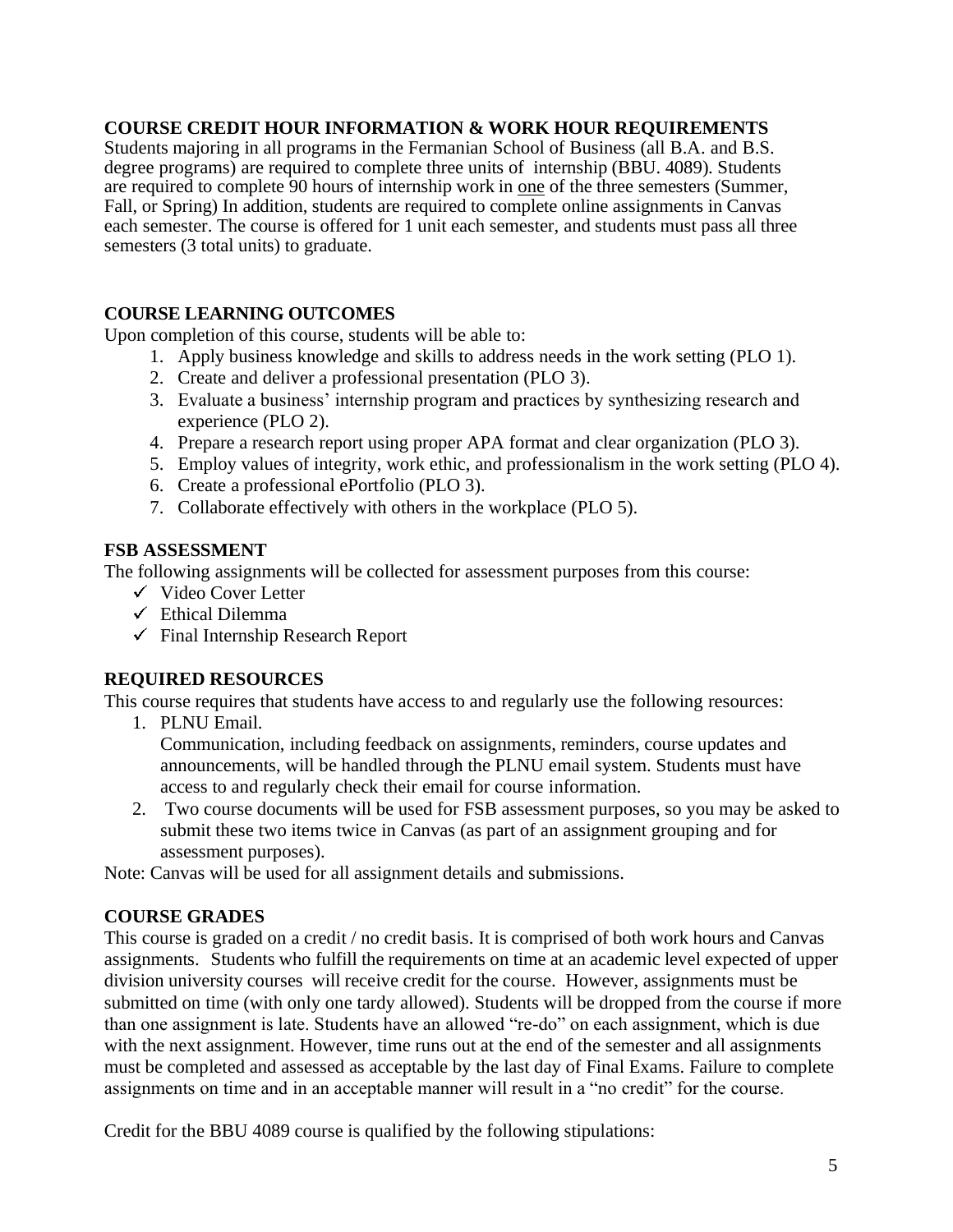- 1. All work experience must occur during the dates in which a student is officially enrolled in the BBU 4089 course, and during the semester in which the student is officially enrolled in the course. No past or retroactive work experience will be counted for credit.
- 2. No work hours will be counted for credit in this course until official course paperwork is filed and accepted: **Internship Proposal** (p. 22), including **Learning Agreement** (pp. 24-25) and **Release of Liability** (p. 23). See the **Steps to Securing an Internship** section (pp. 10-12) for more detailed information.
- 3. Acceptable work experience adheres to the purpose of the course, summarized in the **Course Description**. See the **Steps to Securing an Internship** section (pp. 10-12) for detailed information on the type of work experience that is acceptable for credit in this course.
- 4. An In Progress (IP) grade may be entered under circumstances in which the student delays the start of an internship and/or cannot finish the required hours due to extenuating circumstances beyond the control of the student. See the **Steps to Securing an Internship** section (pp. 10-12) for more detailed information.

#### **FINAL EXAM**

Due to the fact that this course is comprised of practical work experience, there is no formal final exam meeting. However, all assignments (including re-dos) must be submitted and completed in an acceptable manner by the last day of Final Exam week. Failure to meet this deadline will result in a "no credit" for this course.

#### **ACADEMIC HONESTY**

Students should demonstrate academic honesty by doing original work and by giving appropriate credit to the ideas of others. Academic dishonesty is the act of presenting information, ideas, and/or concepts as one's own when in reality they are the results of another person's creativity and effort. A faculty member who believes a situation involving academic dishonesty has been detected may assign a failing grade for that assignment or examination, or, depending on the seriousness of the offense, for the course. Faculty should follow and students may appeal using the procedure in the university Catalog. See [Academic Policies](http://catalog.pointloma.edu/content.php?catoid=18&navoid=1278) for definitions of kinds of academic dishonesty and for further policy information. In internship work, submission of assignments and work hours, students are expected to comport to the highest level of professionalism and integrity. Dishonesty of any type will not be tolerated and will result in a grade of "no credit" for the internship course and a report to the dean and other university administrators as specified in the University Catalog.

**Academic Accommodations.** PLNU is committed to providing equal opportunity for participation in all its programs, services, and activities. Students with disabilities may request course-related accommodations by contacting the Educational Access Center (EAC), located in the Bond Academic Center [\(EAC@pointloma.edu](mailto:EAC@pointloma.edu) or 619-849-2486). Once a student's eligibility for an accommodation has been determined, the EAC will issue an academic accommodation plan ("AP") to all faculty who teach courses in which the student is enrolled each semester.

PLNU highly recommends that students speak with their professors during the first two weeks of each semester/term about the implementation of their AP in that particular course and/or if they do not wish to utilize some or all of the elements of their AP in that course.

Students who need accommodations for a disability should contact the EAC as early as possible (i.e., ideally before the beginning of the semester) to assure appropriate accommodations can be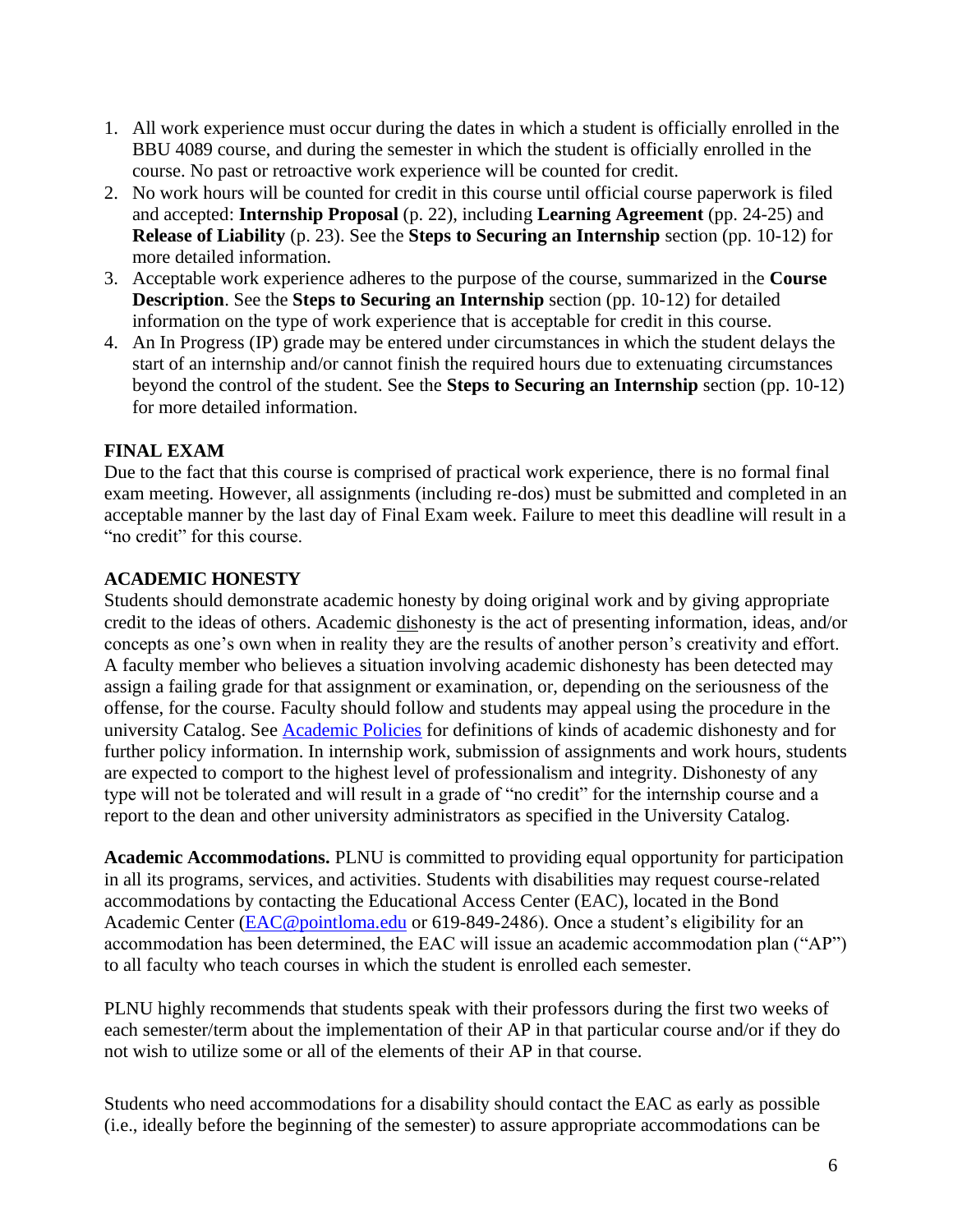#### **INTERNATIONAL INTERNSHIPS**

Students with an International Concentration or who are interested in the global economy are encouraged to consider an international internship experience. The Office of Global Studies (619-849-2387) and the Center for International Development (Dr. Rob Gailey, 619-849-2786) can assist the students in their search. If students are interested in an internship abroad, it is recommended they schedule an appointment with The Office of Global Studies and Dr. Gailey as soon as possible. One of these two points of contact can help students to find an internship that fits their interests.

The student must submit the **Internship Proposal** (p. 22) to the Professor for approval. The Professor will oversee the portfolio assignments for the international internship to receive credit for the internship course.

#### **UNIVERSITY POLICIES**

#### *Educational Goals*

An internship or practicum must be part of an approved major or concentration within an academic department. Students must meet all prerequisites before participating. Each academic department offering internships or practicums for academic credit will clearly define the educational goals for these programs in written form. Learning objectives/career goals for the student and specific expectations from the internship or practicum site must stem from these educational goals. PLNU academic departments have flexibility as to how these educational goals are met, relative to the nature of their disciplines.

#### *State Authorization*

State authorization is a formal determination by a state that Point Loma Nazarene University is approved to conduct activities regulated by that state. In certain states outside California, Point Loma Nazarene University is not authorized to enroll online (distance education) students. If a student moves to another state after admission to the program and/or enrollment in an online course, continuation within the program and/or course will depend on whether Point Loma Nazarene University is authorized to offer distance education courses in that state. It is the student's responsibility to notify the institution of any change in his or her physical location. Refer to the map using the below link to view which states allow online (distance education) outside of California.

<https://www.pointloma.edu/offices/office-institutional-effectiveness-research/disclosures>

#### *Internship Locations / Sites*

Internship and practicum locations must be selected in collaboration with the department and appropriate faculty supervisor. The university supervisor may call or visit the internship site. Educational goals and accompanying expectations of the student must be agreed upon by the agency or business in order for it to qualify as an approved site. When needed, legal rights and liabilities of the student of the site and of the University will be clearly stated and agreed to in writing before the beginning of the experience.

#### *Remuneration / Paid Internships*

Traditionally, PLNU academic internships and practicum assignments have not been paid positions. It was believed that the agency in which the student was placed was not to be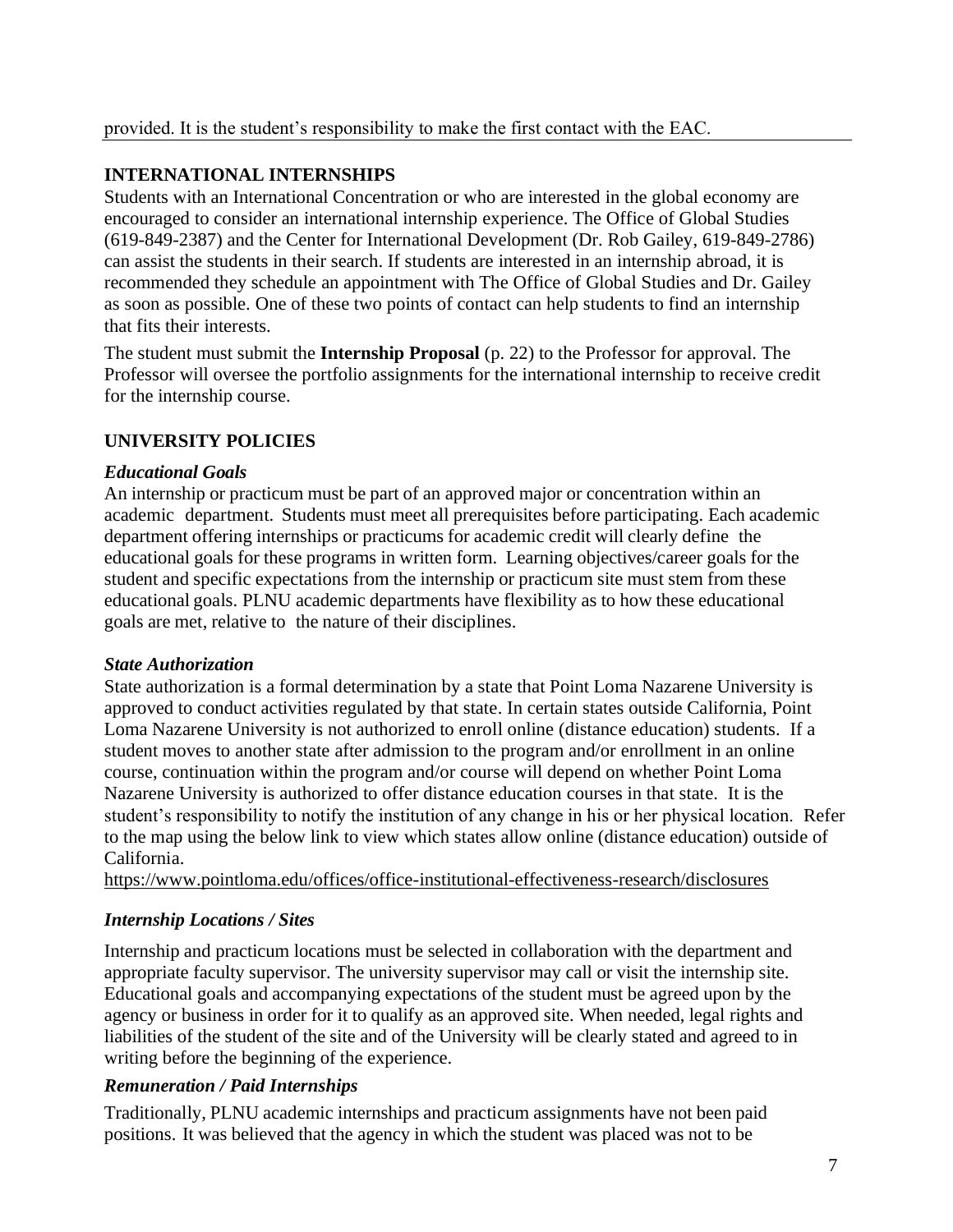considered the employer, but it was to serve as a partner in an educational experience for preprofessionals. As workplace policies have changed and liability concerns have arisen, the paid internship model has become common practice. If an internship includes payment for services (i.e. minimum wage, etc.), this must be stated in writing by the agency or business providing the paid internship. These conditions must be approved by the supervising academic department prior to the first day of the internship experience.

Students may not use current employment locations to count for credit unless the workplace also qualifies under the previously stated PLNU educational policies, and a specific assignment is agreed upon. This determination must be made in consultation with the faculty supervisor. Past employment or volunteer work may NOT be used for retroactive academic credit.

It remains the goal that agencies and businesses will be located by the academic departments and will participate with the University to provide valuable educational experiences, whether paid positions or not.

**PLNU Copyright Policy**. Point Loma Nazarene University, as a non-profit educational institution, is entitled by law to use materials protected by the US Copyright Act for classroom education. Any use of those materials outside the class may violate the law.

**Use of Technology.** In order to be successful in your course, you'll need to meet the minimum technology and system requirements; please refer to the *[Technology and System Requirements](https://help.pointloma.edu/TDClient/1808/Portal/KB/ArticleDet?ID=108349)*  information. Additionally, students are required to have headphone speakers, microphone, or webcams compatible with their computer available to use for any online or hybrid classes. Please note that any course with online proctored exams require a computer with a camera (tablets are not compatible) to complete exams online.

Problems with technology do not relieve you of the responsibility of participating, turning in your assignments, or completing your class work.

**PLNU Attendance & Participation Policy.** Regular and punctual attendance at all synchronous class sessions is considered essential to optimum academic achievement. If the student is absent for more than 10 percent of class sessions (virtual or face-to-face), the faculty member will issue a written warning of de-enrollment. If the absences exceed 20 percent, the student may be deenrolled without notice until the university drop date or, after that date, receive the appropriate grade for their work and participation. In some courses, a portion of the credit hour content will be delivered asynchronously and attendance will be determined by submitting the assignments by the posted due dates. See Academic Policies in the Academic Catalog. If absences exceed these limits but are due to university excused health issues, an exception will be granted.

#### *Online/Hybrid Delivery:*

Students taking online courses are expected to attend each week of the course. Attendance is defined as participating in an academic activity within the online classroom which includes posting in a graded activity in the course. (Note: Logging into the course does not qualify as participation and will not be counted as meeting the attendance requirement.)

Students who do not attend at least once in any 3 consecutive days will be issued an attendance warning. Students who do not attend at least once in any 7 consecutive days will be dropped from the course retroactive to the last date of recorded attendance.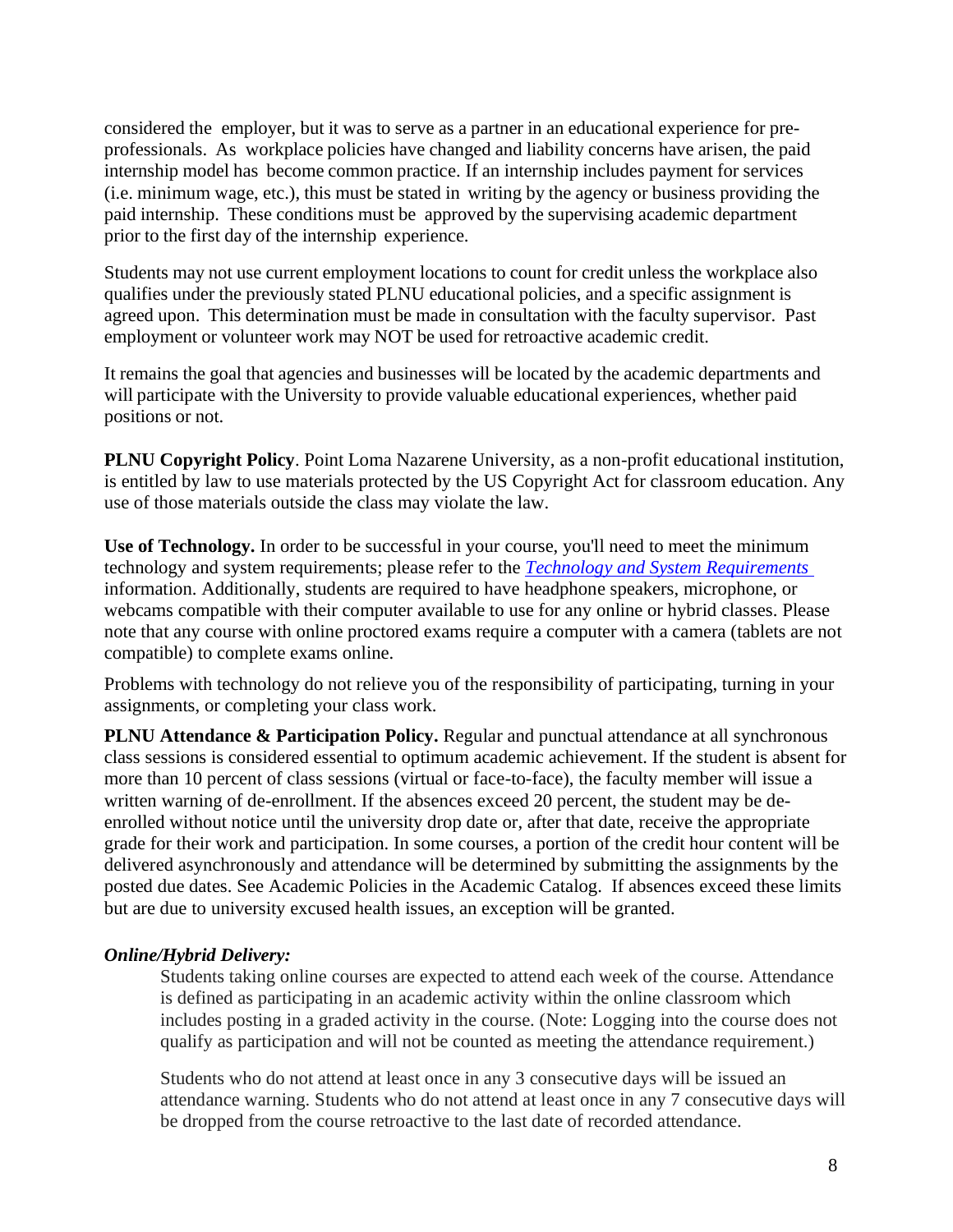Students who anticipate being absent for an entire week of a course should contact the instructor in advance for approval and make arrangements to complete the required coursework and/or alternative assignments assigned at the discretion of the instructor. Acceptance of late work is at the discretion of the instructor and does not waive attendance requirements. *\*Please Note: BBU. 4089 do not have weekly assignments, as work hours count toward weekly requirements.*

**Spiritual Care.** Please be aware PLNU strives to be a place where you grow as whole persons. To this end, we provide resources for our students to encounter God and grow in their Christian faith. If students have questions, a desire to meet with the chaplain or have prayer requests you can contact the [Office of Spiritual Development](https://www.pointloma.edu/offices/spiritual-development)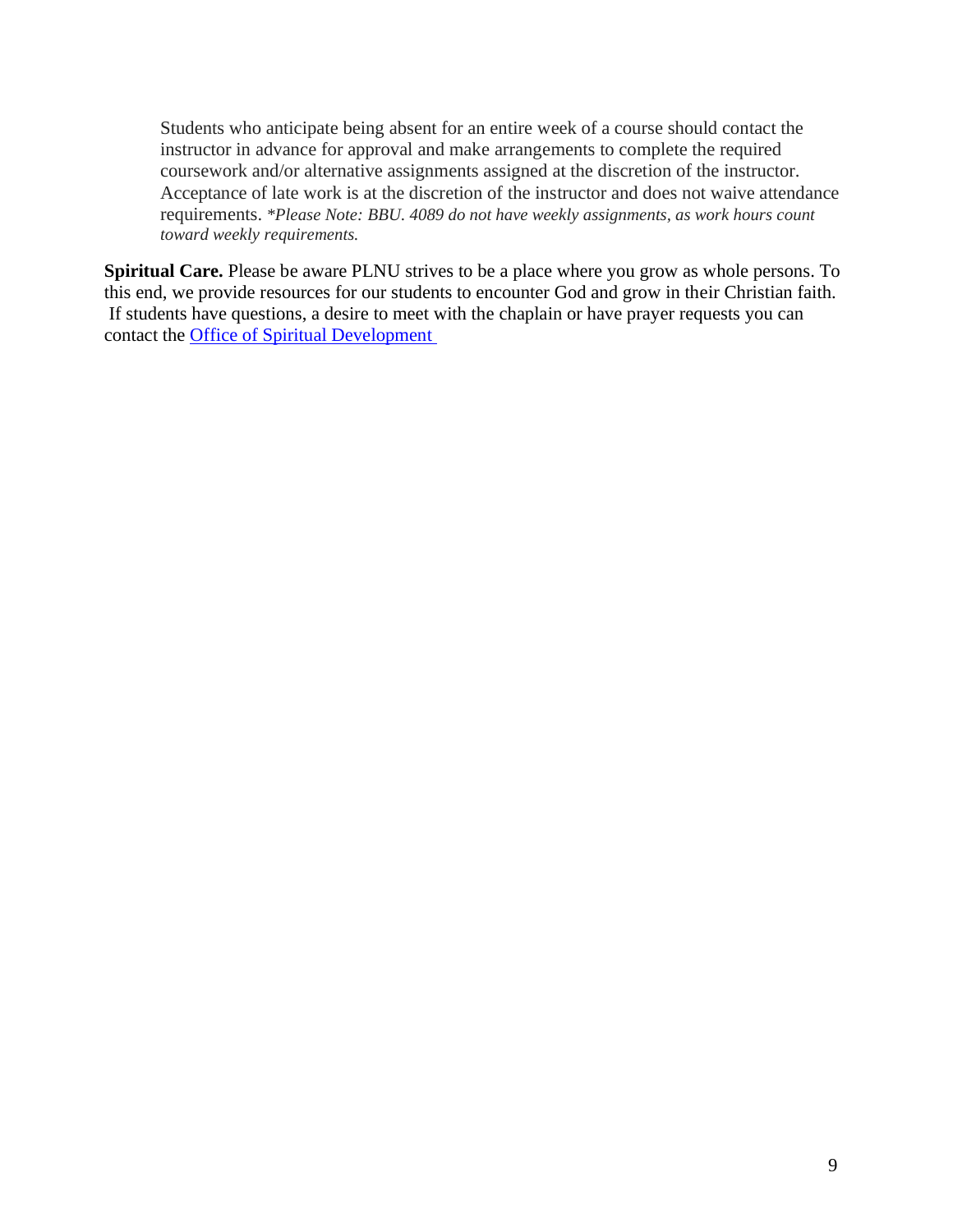#### **COURSE SCHEDULE & ASSIGNMENTS**

A screenshot of Canvas, including assignments and due dates, appears below. Please note that detailed information reqarding the requirements for each assignment can be found in the "Modules" section of Canvas.

## *DUE SEMESTER INTERNSHIP IS COMPLETED (Summer, Fall, or Spring) DUE PRIOR TO STARTING YOUR HOURS:*

Internship Proposal AND Three Required Signature Forms:

- Release of Liability
- Course Agreement
- Learning Agreement

#### *DUE AFTER COMPLETING YOUR HOURS:*

#### TIMESHEETS DOCUMENTING 90 HOURS

(1 unit x 30 hours, so the required 3 units =90 hrs.)

FINAL INTERNSHIP RESEARCH REPORT

#### THANK YOU NOTE TO YOUR SUPERVISOR

#### SUPERVISOR'S ONLINE EVALUATION OF INTERN

ASSIGNMENT #1:*– DUE SUMMER SEMESTER from ALL class members regardless of whether or not internship is completed current semester (Please refer to Canvas for due date)*

#### VIDEO COVER LETTER

#### FINAL RESUME AS PDF

ASSIGNMENT #2: *DUE FALL SEMESTER from ALL class members regardless of whether or not internship is completed current semester (Please refer to Canvas for due date)*

#### LETTER(S) OF RECOMMENDATION

#### MID-COURSE SURVEY

ASSIGNMENT #3: *DUE SPRING SEMESTER from ALL class members regardless of whether or not internship is completed current semester (Please refer to Canvas for due date)*

#### ETHICAL DILEMMA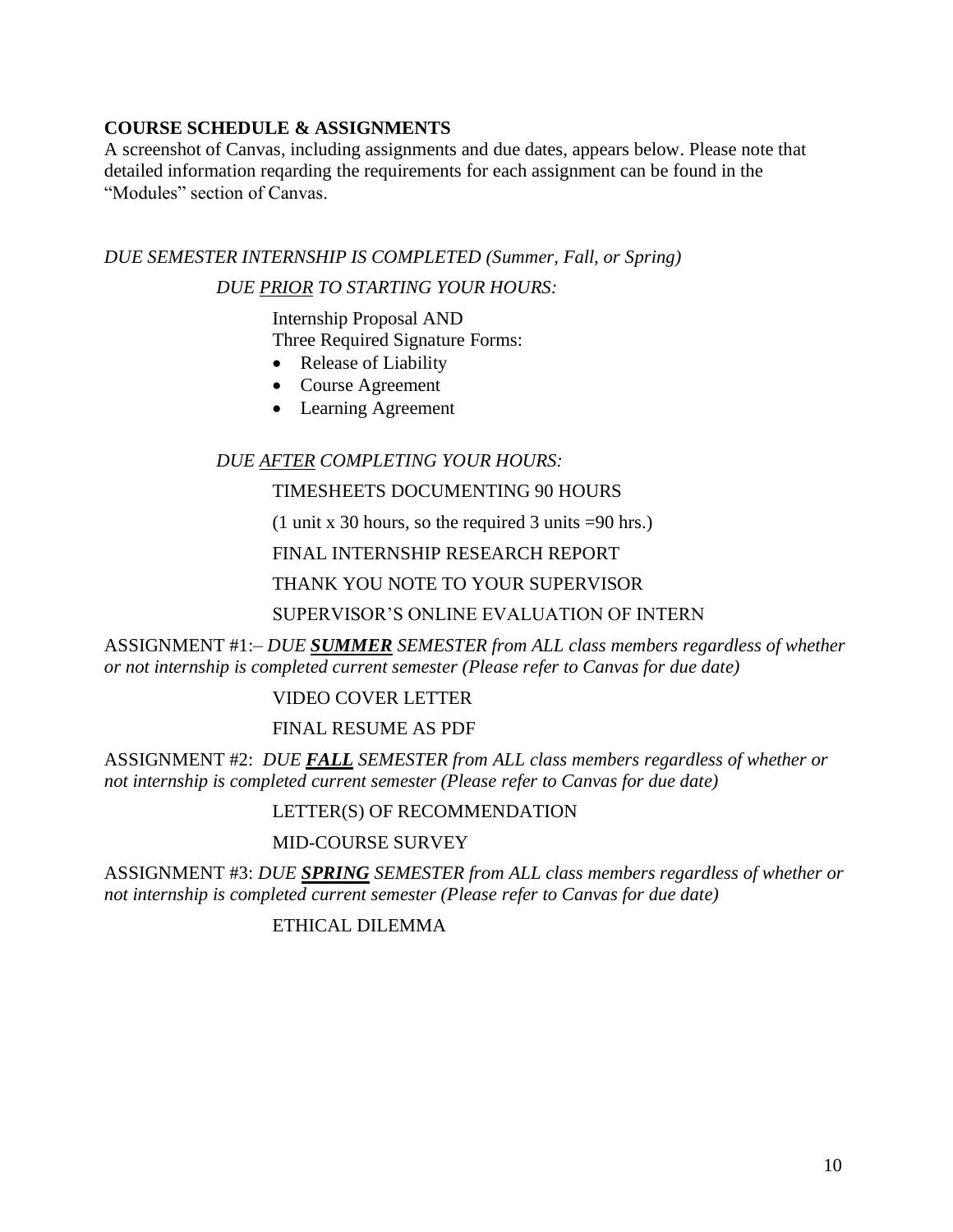# **STEPS TO SECURING AN INTERNSHIP FOR BBU 4089**

#### **Purpose of the Internship**

Students enroll in internship for credit in order to develop decision-making skills, problem-solving skills, communication skills, and apply academic business knowledge beyond the classroom to a business work setting. Therefore, internship selection should be made with the intent to stretch the student's learning, application of academic knowledge, and skill development in a mature, highquality business environment. In addition, it should help students advance their career goals and provide opportunities to develop portfolio materials to assist them in career search and acquisition.

#### **Qualifying Factors in Selecting an Internship:**

- You may not work for family members.
- You must be registered for the semester coinciding with your work experience.
- All internships must be approved by the Academic Director of Internships (Professor).
- Part-time jobs, jobs on campus, family-run or student-run small businesses, student run start-up businesses, class projects, and jobs outside the career goals of the student may be approved if student takes on new project or job title.
- No internship hours will count for credit until proper paperwork is submitted (approval and release of liability).
- Internships may be paid, but the primary purpose is educational and to meet program requirements the internship must meet specific learning objectives approved by the FSB and the Professor.

Note that a good internship has the potential to impact a student's learning and future career in significant ways. Interns sometimes have difficulty finding the "right" internship experience that fits their career goals, but it is better to be selective and insist on a good "career fit" than to take an internship just to complete your hours. This may result in a student starting the internship late in the semester. Should it become difficult to complete 90 hours within the semester, Records Office can assist you in adjusting the number of units enrolled. If this occurs, you will be allowed to enroll to finish your required units in another semester.

1. Decide on an area of interest:

| Accounting                                     | <b>Event Planning</b>                |  |  |
|------------------------------------------------|--------------------------------------|--|--|
| Advertising                                    | <b>Financial Advising</b>            |  |  |
| <b>Banking</b>                                 | Marketing/Public Relations           |  |  |
| Non-profit                                     | Real Estate (commercial/residential) |  |  |
| Human Resource Management                      | Other                                |  |  |
| Entrepreneurship: Product/Service of interest? |                                      |  |  |

- 2. Register for the course.
	- Make sure you meet the prerequisite by having completed BBU. 3013.
	- Request clearance from your advisor (normal academic advising process).
	- Request consent of instructor from the Professor (contact information is on p. 4) by emailing the professor with the following information: your class standing (junior or senior required), your ID number, and the semester you wish to enroll.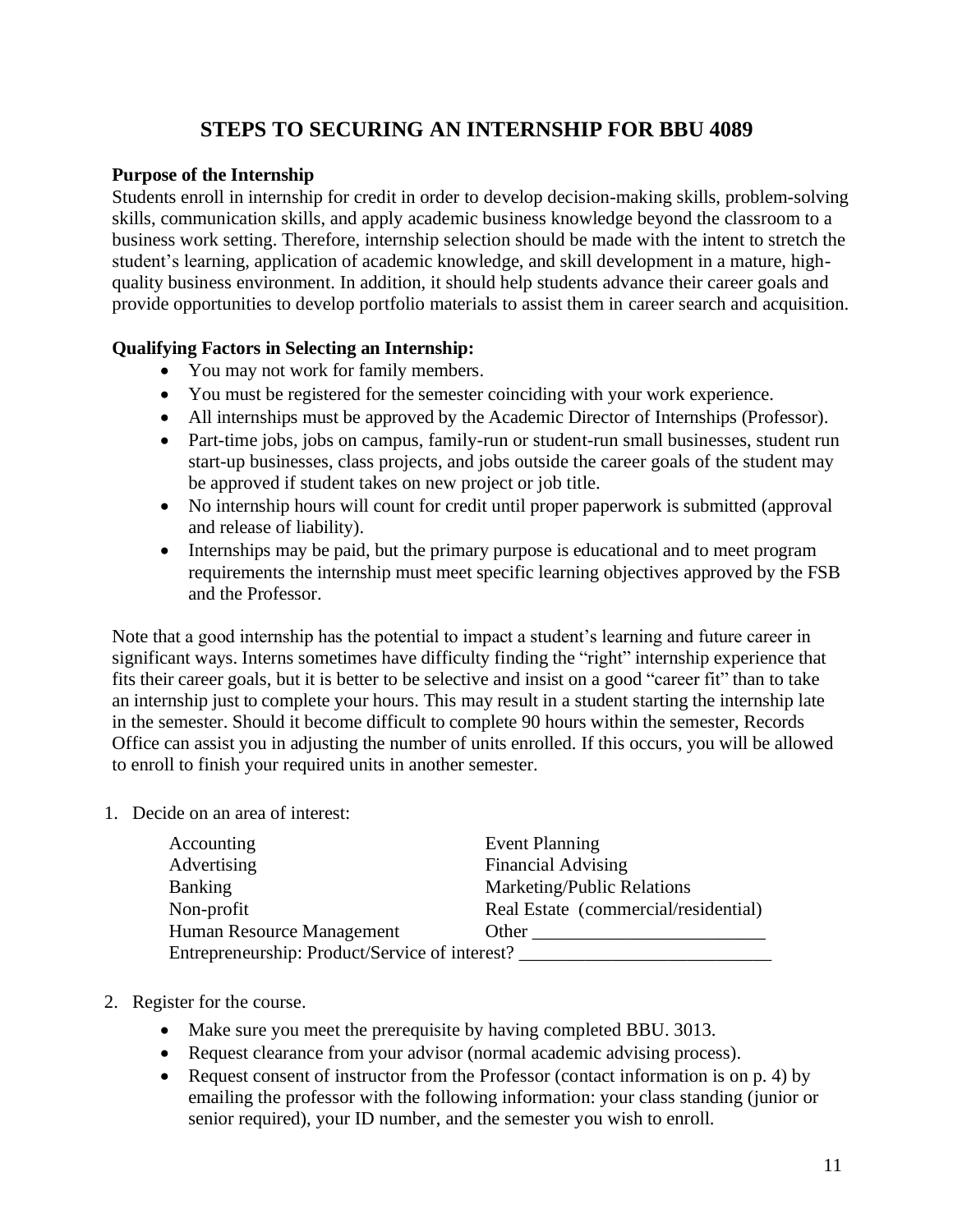- 3. Research companies of interest.
	- You may research companies on your own.
	- You may utilize me as a resource

Browse the PLNU Job Board Handshake for postings of all current internships:

<https://pointloma.joinhandshake.com/>

Use your PLNU login to access Handshake

Contact Nick Wolf for an appointment (email: [NickWolf@pointloma.edu](mailto:NickWolf@pointloma.edu)), go to:

For international internships contact the Office of Global Studies (619-849-2387) or the Center for International Development (Dr. Rob Gailey, 619-849-2786).

- 4. Complete the BBU 4089 **Internship Proposal** (p. 22) and submit it to the professor for approval.
	- Internships must be approved by the Fermanian School of Business and do not officially begin until approved and the **Release of Liability** (p. 23) is completed and signed (see step 5).
	- Complete the **Internship Proposal** (p. 22) for approval and submit to the Professor (via email and submit in Canvas).
	- Allow approximately 1-2 weeks for the approval process.
	- You will be notified by the Professor when your internship is approved.
	- No internship hours will count toward course credit until approval and release of liability (step 5) are complete.
	- Note: part-time jobs, jobs on campus, family-run or student-run small businesses, student run start-up businesses, class projects, and jobs outside the career goals of the student are rarely approved.
- 5. After you have received approval, complete the **Release of Liability** (p. 23) and sign. **This must be completed before you begin work. No internship hours will count until this form is submitted in Canvas.**

Scan the Release of Liability Form and include it in Canvas.

- 6. Begin working and plan your hours to realistically complete them during one of the semesters you are enrolled in BBU. 4089 (Summer, Fall, or Spring).
	- Remember that you must be enrolled in the Internship Course at the same time you are fulfilling the hours that apply toward the internship course. A "4089C" designation indicates California and a "4089E" designates an out-of-state internship.
	- Required: 3 units of credit  $= 90$  hours, plus assignments in Canvas
- 7. Check your email daily and submit assignments in a timely manner.
	- You are responsible for all correspondence pertaining to BBU 4089 which will be communicated primarily through email.
	- Pay close attention to assignment due dates, as students will be dropped from BBU. 4089 if assignments are not turned in by the dates in the syllabus.
	- Submit assignments in Canvas by the due date in the Syllabus on pp. 17-21. The Professor will give you feedback regarding revisions as needed. Revisions are due by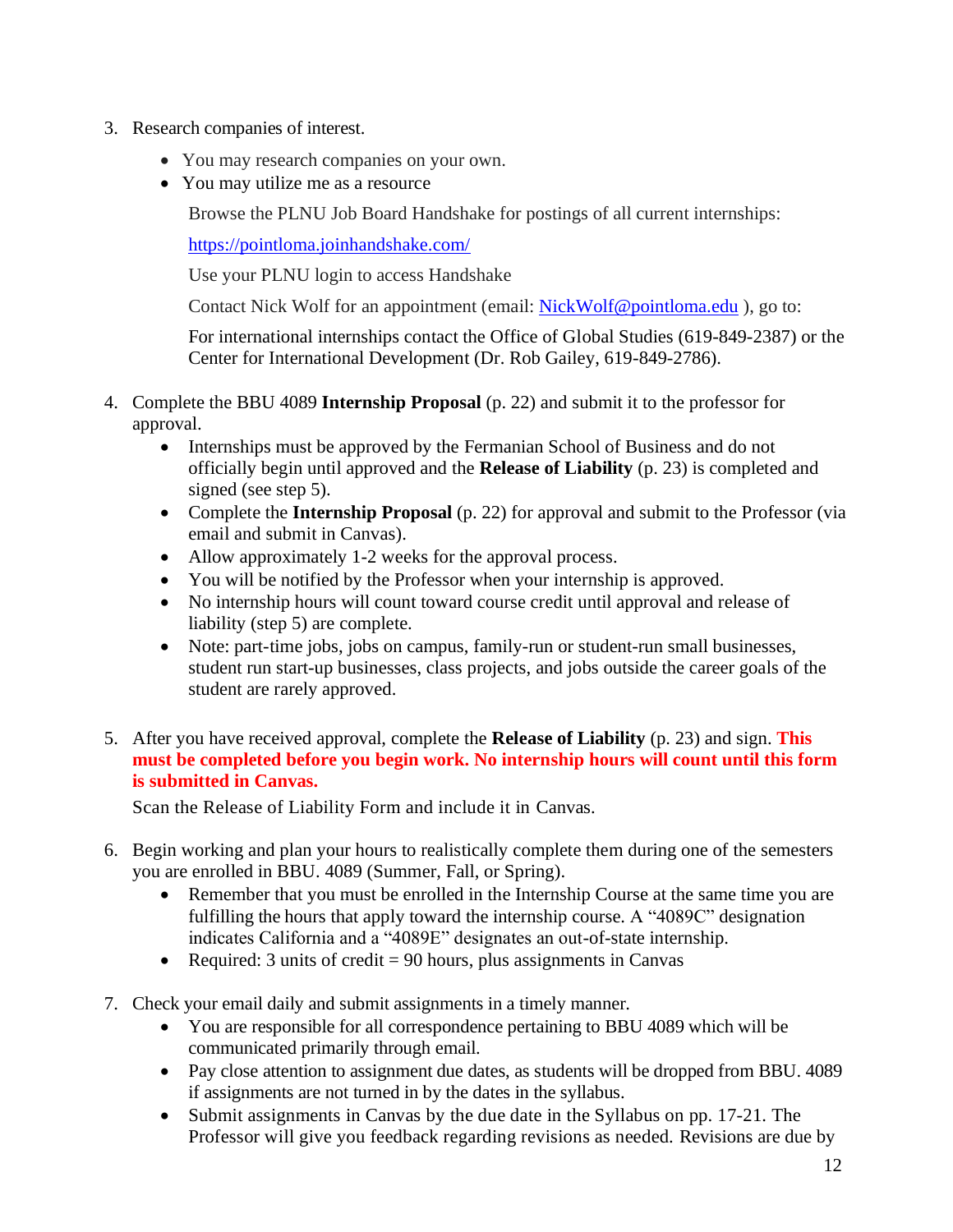the next assignment due date (see *Re-do Assignments*, p. 12). All work submitted should be professional, error-free, and upper division college level work.

- 8. Make the most of your internship experience.
	- Be a go-to person who adds value to the company.
	- Be a willing listener and a learner who is teachable.
	- Continually be looking for ways to apply things you have learned in the classroom and put them to use in your business workplace.
	- Remember, you represent not only yourself but Point Loma Nazarene University. Demonstrate professionalism and integrity, and know that you are among a select group of sought-after interns in San Diego because you are from Point Loma.
	- Finally, remember that your professors in the Fermanian School of Business believe in you. God bless you!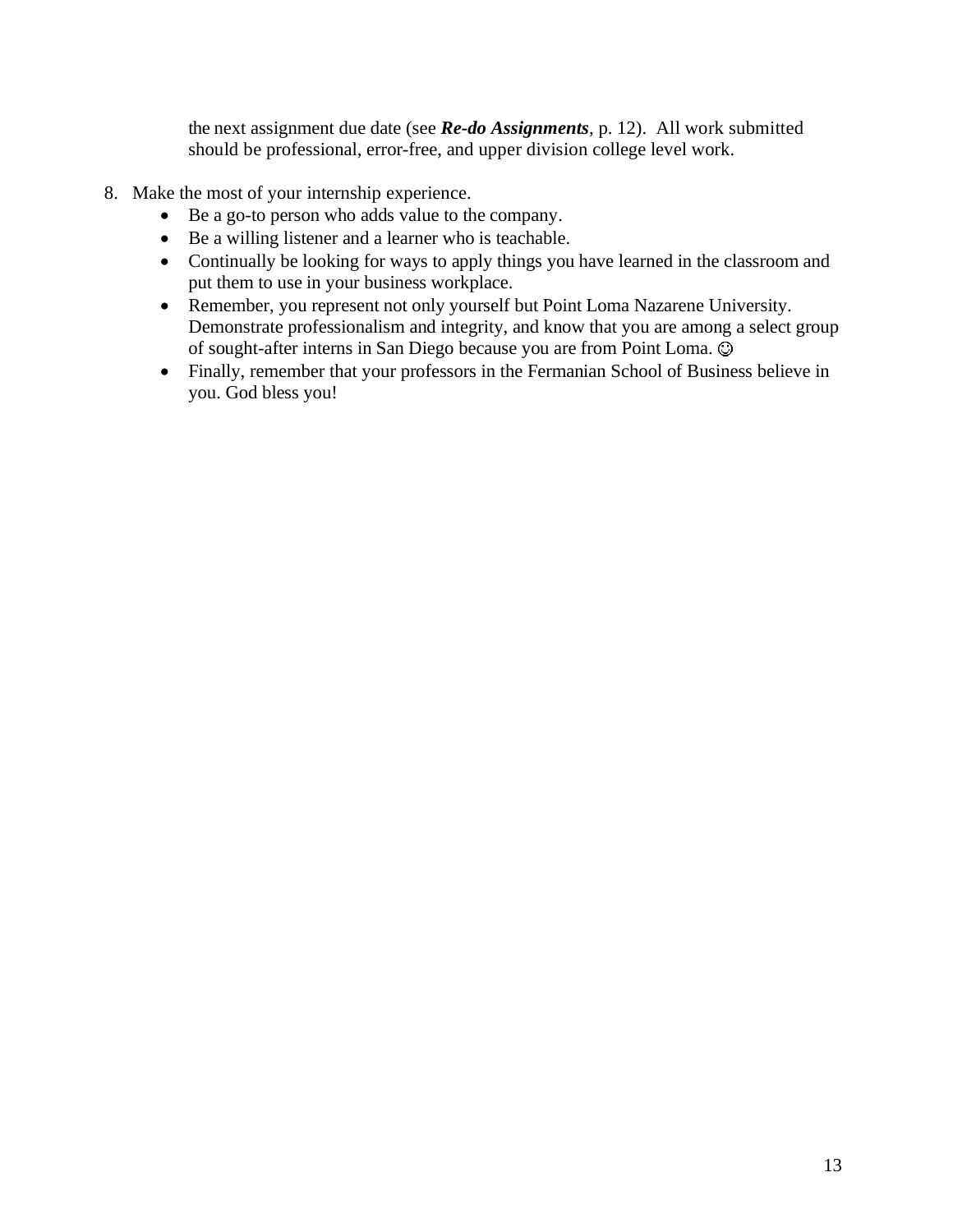# **WORK HOUR REQUIREMENTS: PLANNING & TRACKING**

#### **Planning Your Internship Hours**

A calendar appears below as a general guide to help you plan your internship work hours (for a 3 unit internship). You may use this chart to plan ahead for your own personal circumstances (travel, holidays, breaks, etc.) or adjust for unexpected events (sick days). You may work more hours per week than noted below.

*Notes:*

- 1. Paperwork must be filed before internship work hours can be officially counted (**Internship Proposal** (p. 22), **Learning Agreement** (pp. 24-25), and **Release of Liability** (p. 23).
- 2. Regardless of when you begin internship work hours, **Internship Assignments** (see pp. 14- 21) must be submitted in Canvas on time.

| By Week 5 Number of hours | By Week 9 Number of hours | By Week 14 Number of hours |
|---------------------------|---------------------------|----------------------------|
| complete                  | complete                  | complete                   |
| $15-20$ hrs               | $40 - 50$ hrs             | $90$ hrs                   |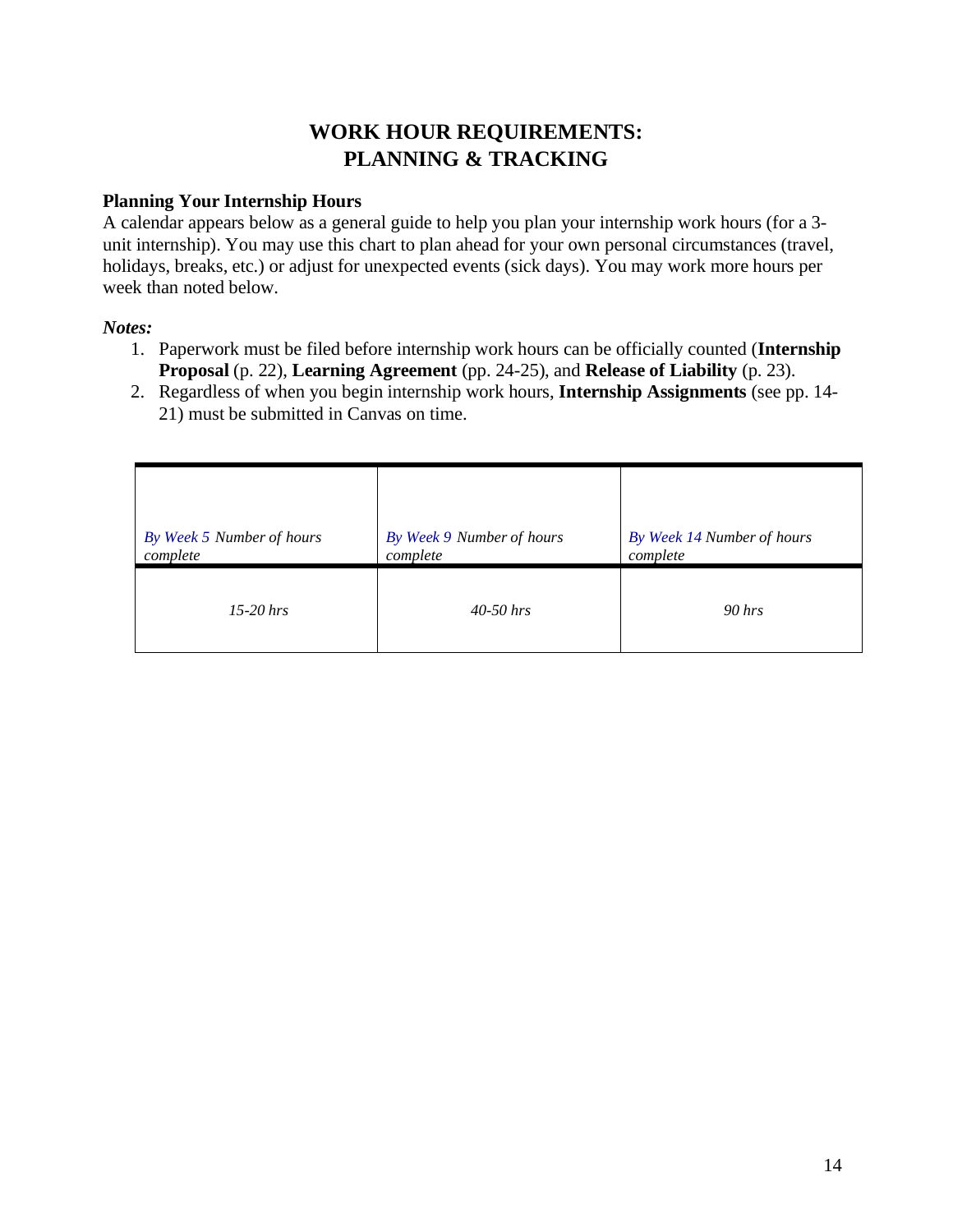## **Assignment Guidelines**

#### **Assignment Policies**

The following qualifications apply to all internship assignments:

- 1. *Assignment due dates.* Regardless of when you start your internship, you are still responsible for turning in your assignments in Canvas on time. Specific assignments and due dates are outlined in next few pages. One tardy on one assignment is allowed. Beyond that students who do not keep up with the assigned work will be dropped from the course.
- 2. *Quality of work.* All assignments must be upper-division college level work. Assignments that do not meet this criterion will not be accepted for credit. They will be returned and students will be offered a "re-do." The "re-done" assignment must be turned in on or before the next assignment due date.
- 3. *Communication through Email.* The student's Point Loma Email will be used for announcements and all contact between the student intern and the professor. Information about assignments, assessment of work, reminders, etc. will be handled through Email. Students are responsible for all communication provided through Email and should check their Point Loma Email account often. Students should send a response to the Professor acknowledging that they have received whatever communication is provided by the Professor. The Professor will use "BBU. 4089" as the first tag in the subject line of the Email so students can identify it easily. Students should do the same when they initiate an Email to the Professor.
- 4. *Submission of Assignments through Canvas.* Students must submit all Assignments in Canvas. Three assignments (video cover letter, ethical dilemma, and final internship research report) will also be submitted in Canvas separately for assessment purposes.

#### **Re-do Assignments**

Students will receive a "Re-do" or "Incomplete" on an assignment if the assignment is not upper division quality work and/or not ready to present to a potential employer. The student is advised to seek help from the Professor, his/her internship supervisor, or other trusted faculty or colleagues and he/she must rewrite and re-submit a revised and acceptable assignment on or before the next Assignment Group due date. Students will carry an "Incomplete" on "re-do" assignments until the next due date. If the assignment is not revised and resubmitted to an acceptable quality level on the next due date, the assignment will be assessed as "No Credit."

#### **Dropped from Course**

Students who do not submit assignments on time or who do not submit upper division quality work will be dropped from the course. A student who is dropped must retake the class (re-register and pay for the course a second time). Please do not be one of these students!

#### **Note that even if you have not started work hours for your internship, you are still required to get your assignments in on time.**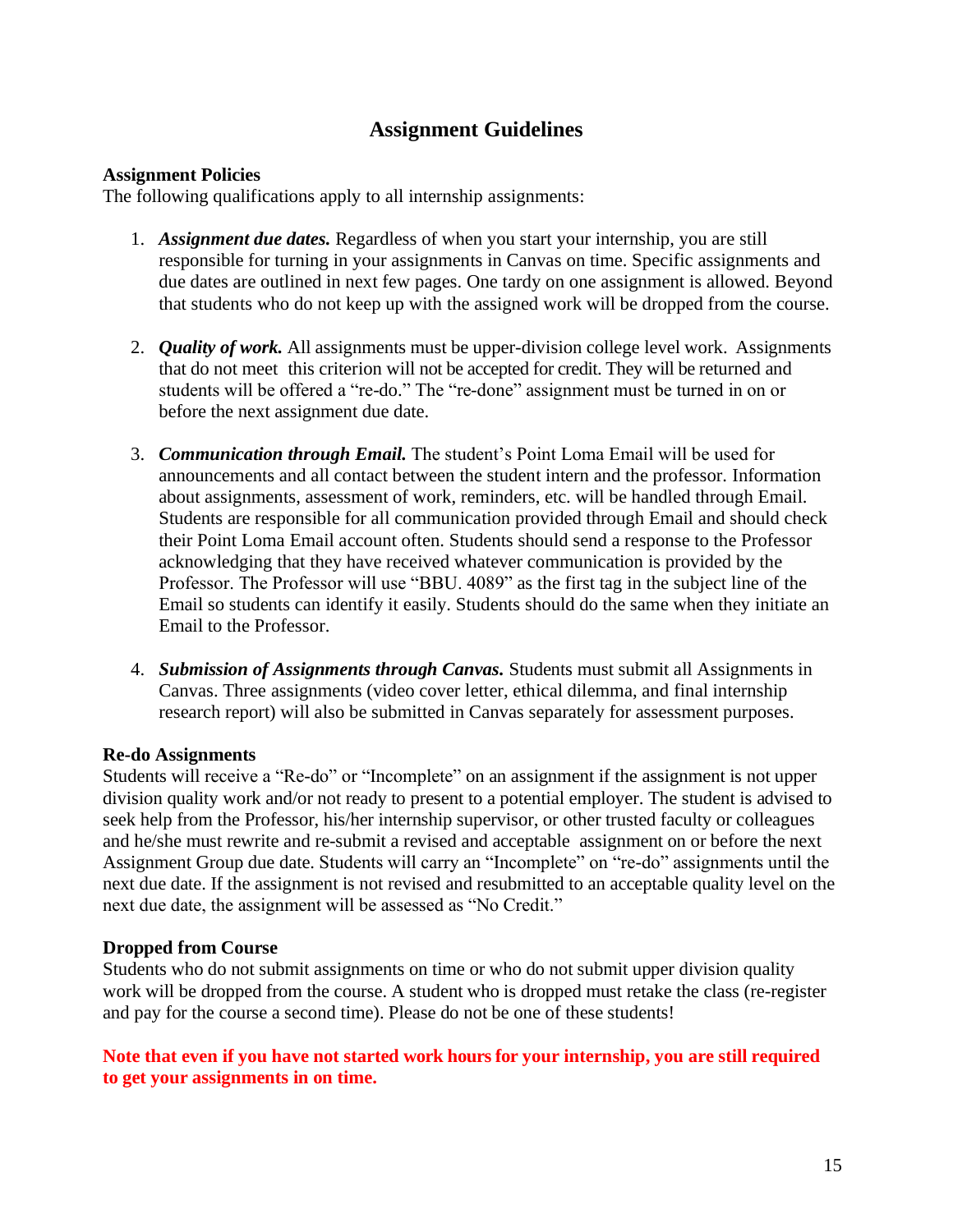#### **Electronic File of Contents in Canvas**

The internship assignments in Canvas are a collection of the student's work which become a useful reference guide to aid in the development of career goals, job search, and professional vision. Therefore, students are strongly encouraged to keep the contents submitted in Canvas in an electronic file for future use. You may want to print out your letter of recommendation to take along to a job interview. You will not have access to Canvas after a certain point, so be sure to save your documents, as they will make you stand out in a job search.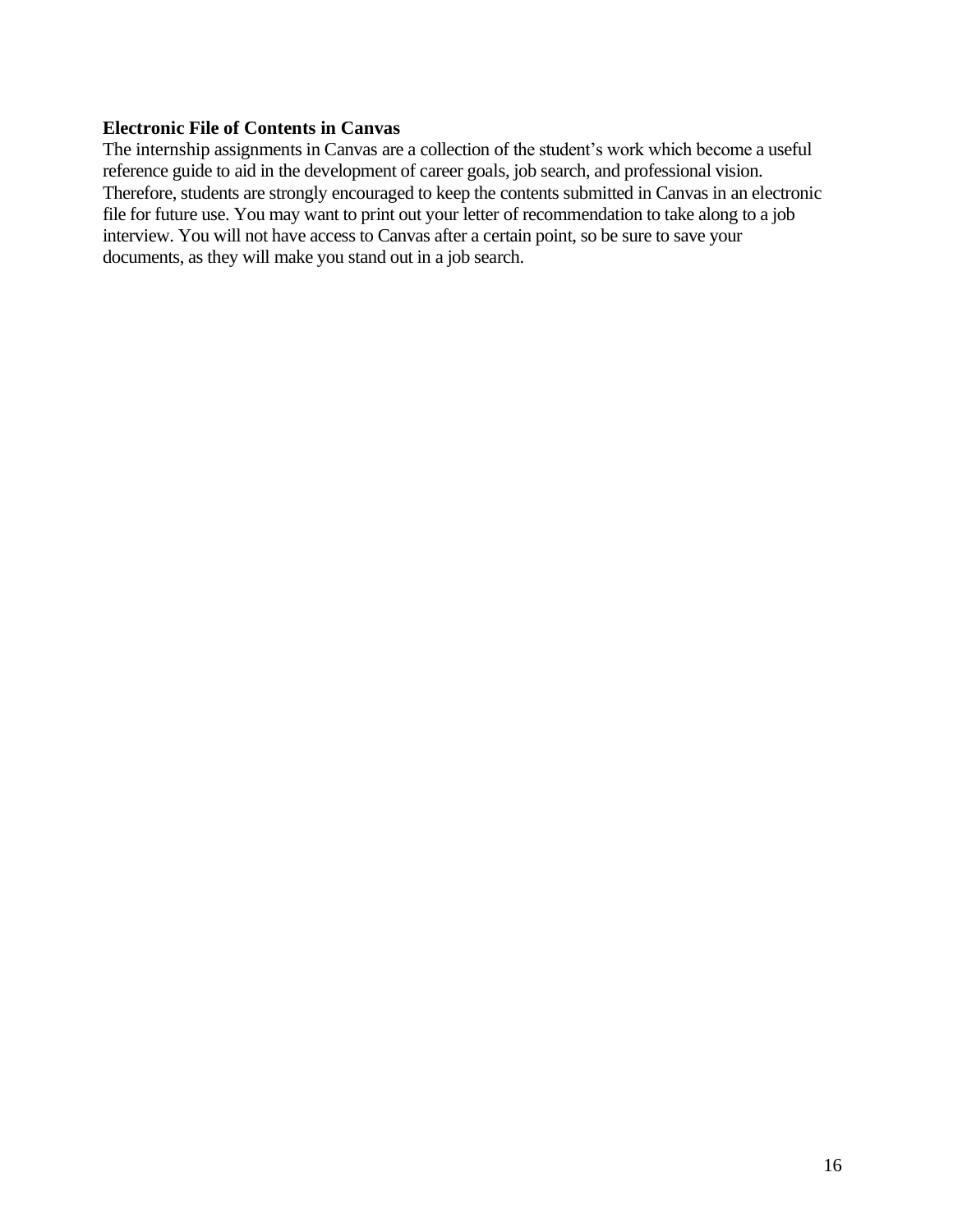# Internship Assignment Details & Due Dates Submitted in Canvas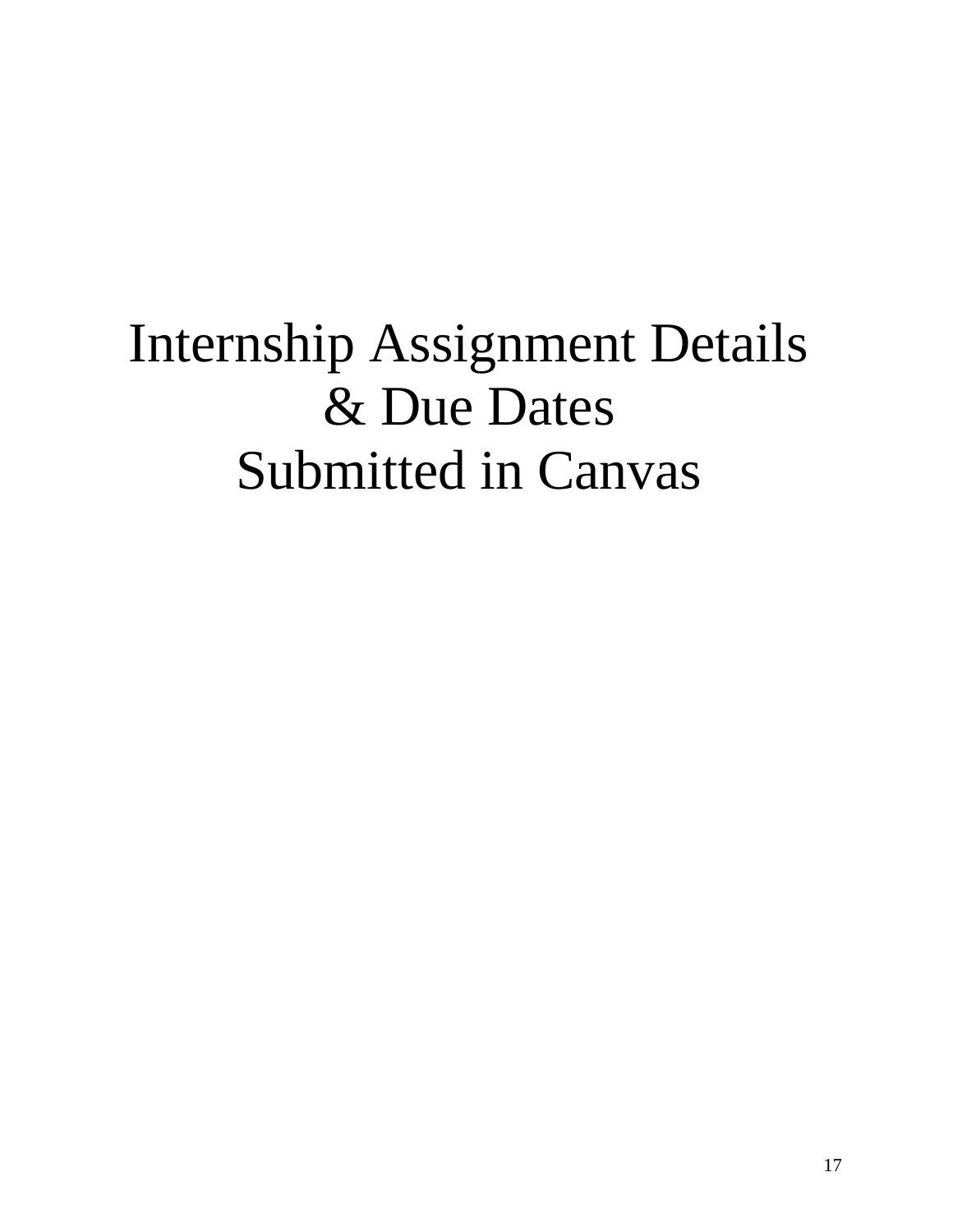*INTERNSHIP PROPOSAL & Required Signature Forms, Timesheets, Final Internship Research Report, and Supervisor's Online Final Evaluation of Intern*

## *– DUE THE SEMESTER YOU COMPLETE YOUR INTERNSHIP (SUMMER, FALL, or SPRING) (Please see Canvas for due date)*

#### DUE PRIOR STARTING INTERNSHIP:

- 1. **INTERNSHIP PROPOSAL:** Prepare an Internship Proposal according to the guidelines on p. 22. Even if you've already emailed this to your professor and received approval, you are required to submit this in Canvas where indicated. If already approved, include a note that it has been approved and the date of approval.
- 2. **THREE SIGNATURE FORMS:** The following list of documents must be complete and submitted in Canvas before you can start counting work hours:
	- $\checkmark$  Release of Liability (p. 23)
		- o Be sure to sign this, scan it, and attach it.
	- $\checkmark$  Learning Agreement/Signature Form (p. 24-25 only need student's signature and supervisor's signature. The "Academic Director of Internships" is me, and you do not need to obtain my signature if you have both the intern and supervisor's signatures).
	- $\checkmark$  Course Agreement (p. 30)

#### DUE UPON COMPLETING INTERNSHIP:

1. BBU 4089 Final Internship Research Report

Detailed instructions and an article that must be cited in the report will be posted on Canvas. Strict adherence to the instructions is required.

2. Monthly Timesheets (p. 26)

Timesheets for the months identified in the **Course Schedule** (p. 9) should be filled out by the student intern and signed by the student's Supervisor.

3. Copy of Thank You Letter to Supervisor

The student intern needs to hand-write a letter of thanks to his/her Supervisor and mail it. Scan and submit a copy in Canvas.

4. Supervisor's Final Evaluation of Intern (pp. 28-29)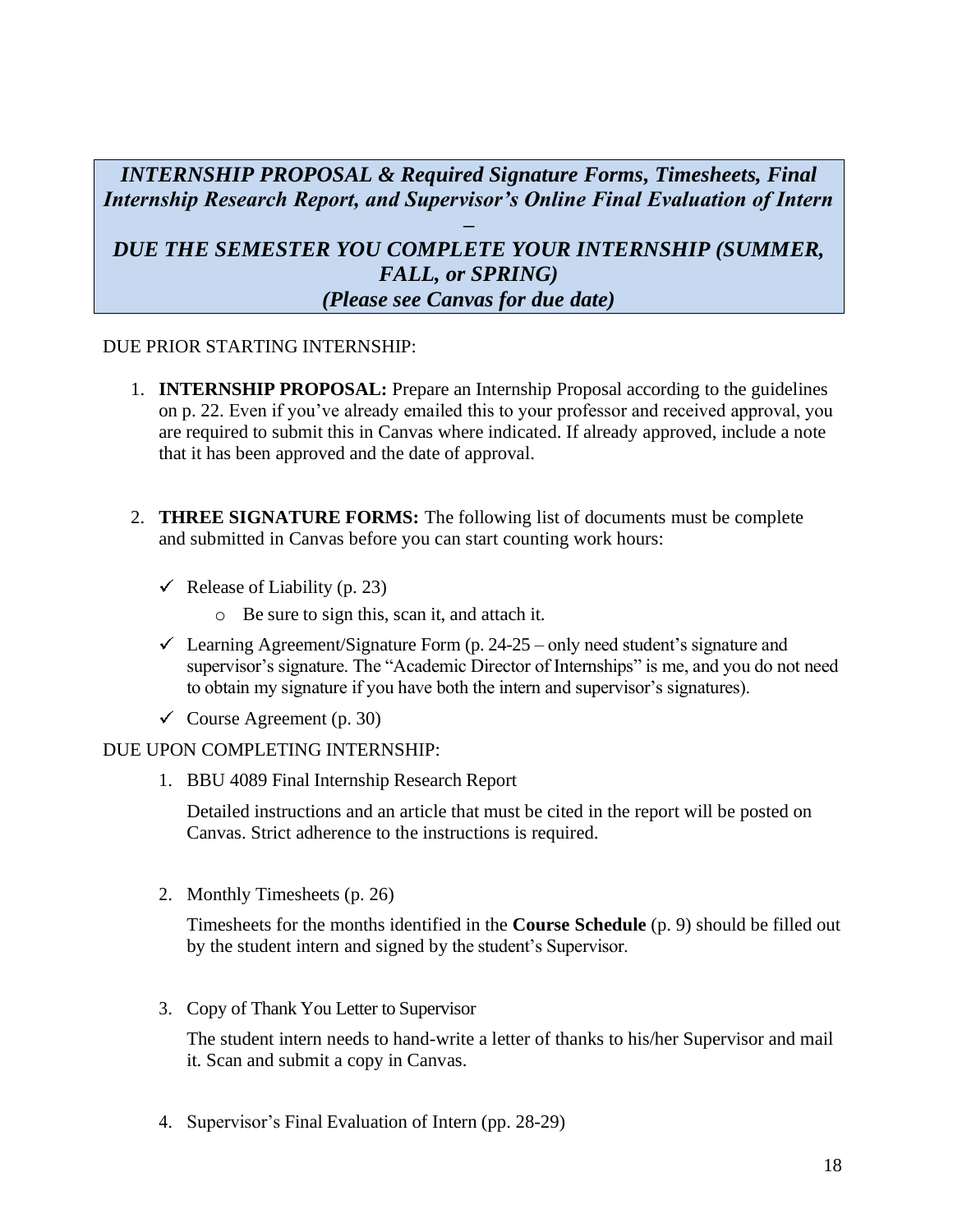The Professor will send a link for your Supervisor to complete this evaluation online.

## *ASSIGNMENT #1 – DUE SUMMER SEMESTER FROM ALL CLASS MEMBERS REGARDLESS OF WHETHER OR NOT YOU ARE COMPLETING YOUR INTERNSHIP THIS SEMESTER – Please see Canvas for specific due date.*

The assignment items/documents that must be submitted in Canvas on or before this due date are listed in this section. The "High Priority Assignments" below should be submitted as soon as possible, before the due date if possible.

1. Video Cover Letter

A description and detailed instructions appear on pp. 31-33 of the Syllabus.

2. Final Resume (BUS. 3013) with internship included (please submit as a pdf).

# *ASSIGNMENT #2 - DUE FALL SEMESTER FROM ALL CLASS MEMBERS REGARDLESS OF WHETHER OR NOT YOU ARE COMPLETING YOUR INTERNSHIP THIS SEMESTER – Please see Canvas for specific due date.*

The assignment items/documents that must be uploaded to Canvas on or before this due date are listed in this section.

1. Letter of Recommendation (one). Ideally, this would be from your internship supervisor, but it could be from a professor, advisor, or former employer. When asking for the letter, please ask the recommender to highlight skills or strengths they've witnessed in you that would make you a valuable employee. This is something you could submit along with a job application that would definitely make you stand out (as long as it's well-written).  $\odot$ 

Scan and attach the letter of recommendation from professionals: academic sources (academic advisor or professor) or professional sources (former employer, current employer). Letter should be on company letterhead and include the signature of the recommender. This will help the letter look more official and professional.

2. Mid-Course Evaluation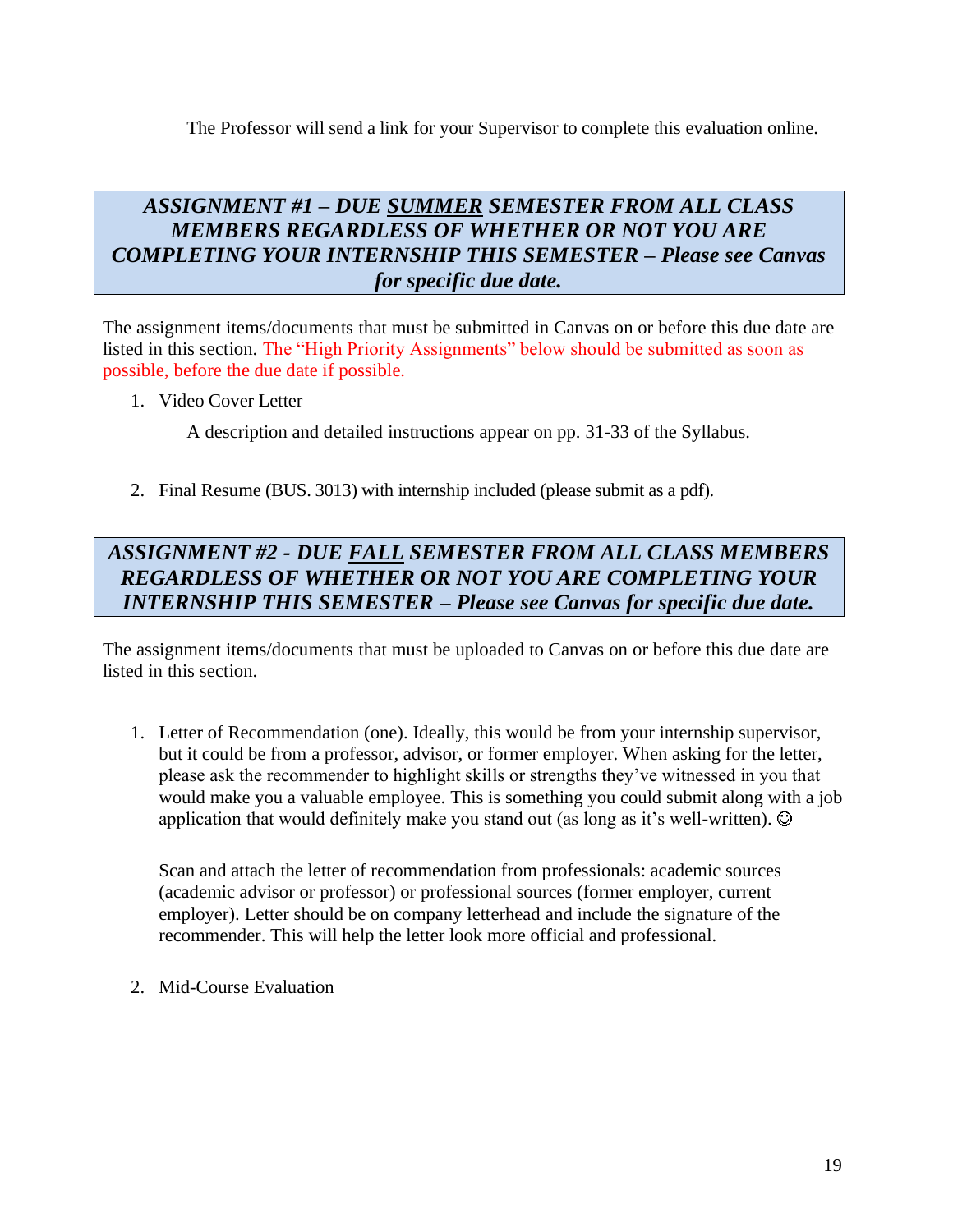# *ASSIGNMENT #3 - DUE SPRING SEMESTER FROM ALL CLASS MEMBERS REGARDLESS OF WHETHER OR NOT YOU ARE COMPLETING YOUR INTERNSHIP THIS SEMESTER – Please see Canvas for specific due date.*

1. Ethical Dilemma Assignment (Please Note: This assignment is submitted separately in Canvas for assessment purposes. FSB faculty will be reading over your assignment.

**NOTE:** *Students will not receive credit for the class if they do not submit the Supervisor's Final Evaluation, final report, and timesheets.*

The Professor will e-mail you when all assignments have been reviewed completely.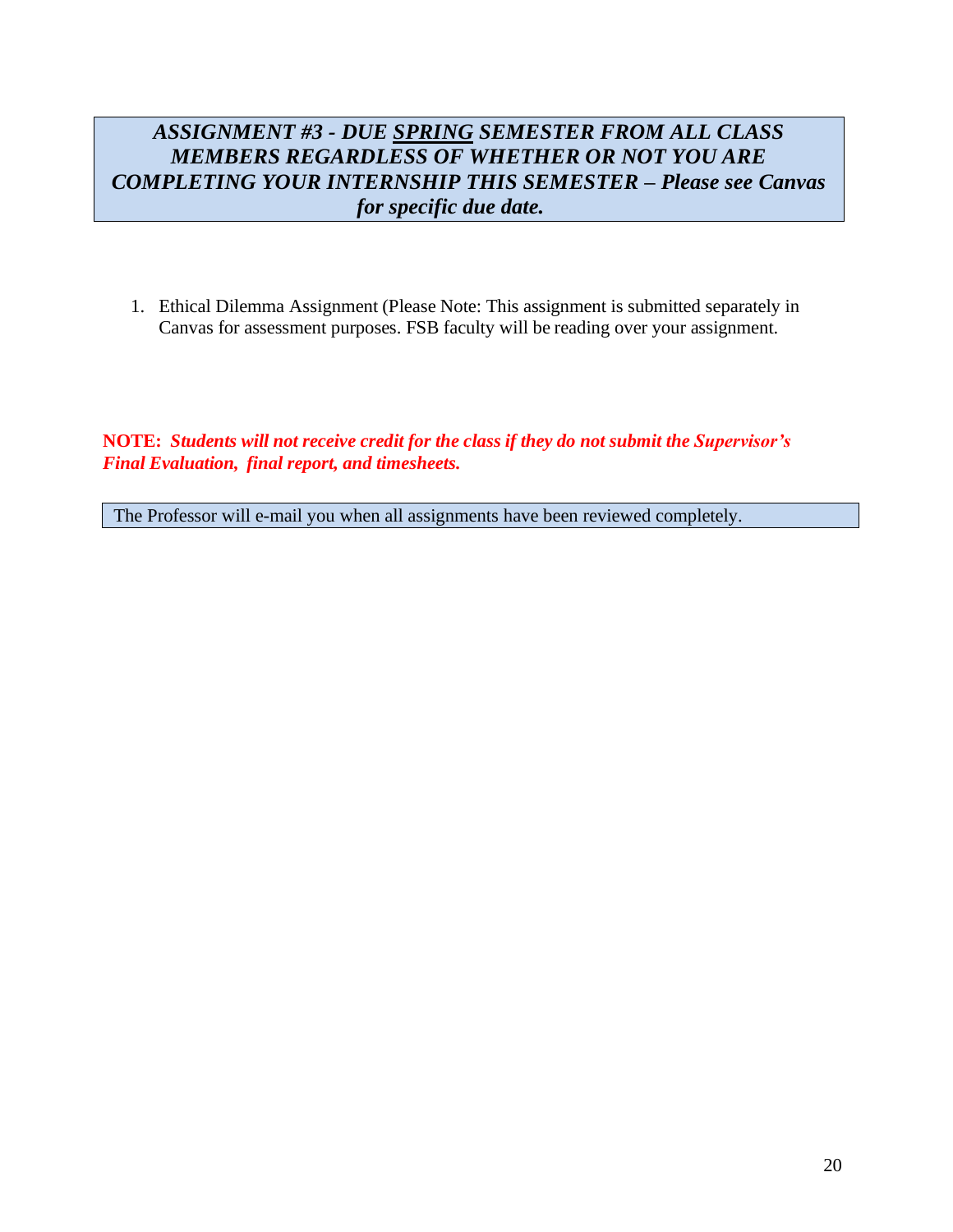# **Business Internship Course Forms**

**Please Note: All forms are also posted in Canvas. Please complete required course forms and submit in Canvas where indicated. For forms requiring signatures, please be sure to print, sign, scan, and attach them, so the signature is visible.**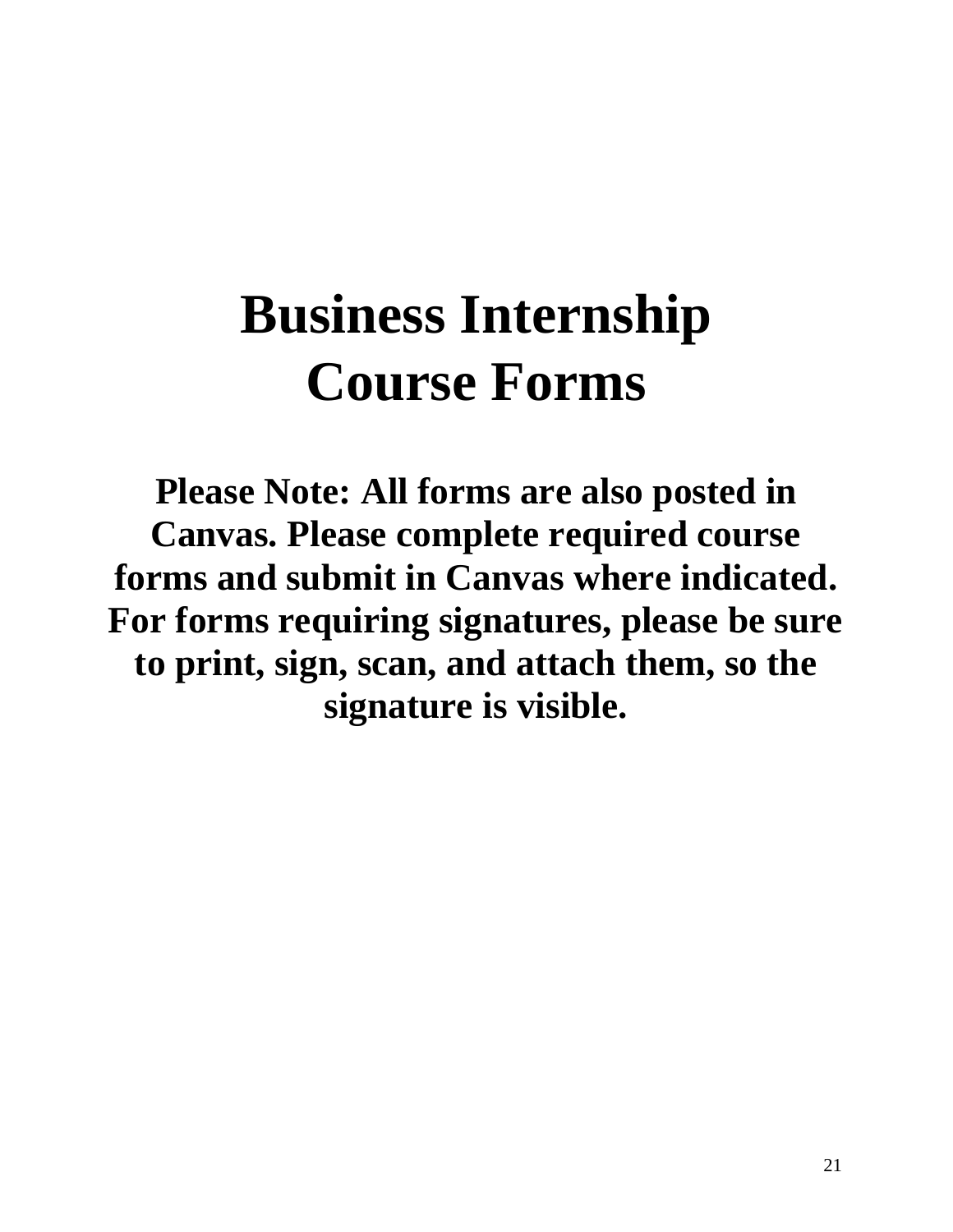# **INTERNSHIP PROPOSAL**

Prepare the **Internship Proposal** as a one-page Word Document according to the guidelines which follow. Attach your Internship Proposal to an email sent to the Professor (contact information p. 4). Start the subject line with "BBU 4089:" for all email correspondence with the Professor.

Internships may be found through the Office of Strengths and Vocation, business faculty, and through personal contacts (see **Steps to Securing an Internship**, pp. 10-12). Some students are interested in developing their own internship experience. However, the proposed internship must clearly advance the student's career objectives and be a learning experience. If you are already working part or full-time, consider making your current work experience into your internship. For instance, if you take on a new project or duty at work, this could count as your internship. It could be a great opportunity to get involved in a project or task you've always wanted to participate in.

Include the following information in your **Internship Proposal**:

- 1. Student's contact information (cell number, home number, etc.)
- 2. Description of the student's "ideal job" after he/she graduates.
- 3. Description of the internship, name of supervisor, address/ phone #/ e-mail of company, where you found out about internship (OSV, handshake.com, LinkedIn, BBU 3013 Informational Interview, faculty, family friends, etc.--and any other relevant contact information).
- 4. Must state how this experience will advance the student's career objectives, expand the job search network, and further develop the student's professional skills.
- 5. Describe in detail: your job responsibilities and the kind of assignments/projects you will be working on while interning. Formulate these as student learning outcomes. For example, "I will learn to demonstrate professional presentation skills," or "I will learn to effectively complete an audit."

A proposal will **not** be favorably considered if one or more of the following descriptions apply:

- 1. The proposal is for work in a student-run start-up business, a student project, or oncampus employment. Again, the FSB is not opposed to these work experiences but when giving academic credit, the FSB must ensure the student experience will provide unique and consistent learning at a leadership level, will be predictably high-impact (low-risk) in terms of learning outcomes, and will stretch student learning in new ways.
- 2. The proposal is inconsistent with the student's chosen career goals.

Faculty in the FSB must approve all internships. The Professor will attempt to process your Internship Proposal quickly. However, you should be prepared to allow a week for approval/disapproval. While you are waiting carefully read the syllabus and get started on the other assignments. Be aware of course calendar dates and plan out your work hours to make sure that you can finish your internship work hours in the allotted time frame. The Professor must drop you from the course if you miss assignments and do not begin your internship work hours within a reasonable time frame. Note that as a last resort you have the option to drop the course (before the last day to drop) or adjust your internship units (before the last day to drop). You may always speak to the Professor if you have questions or concerns.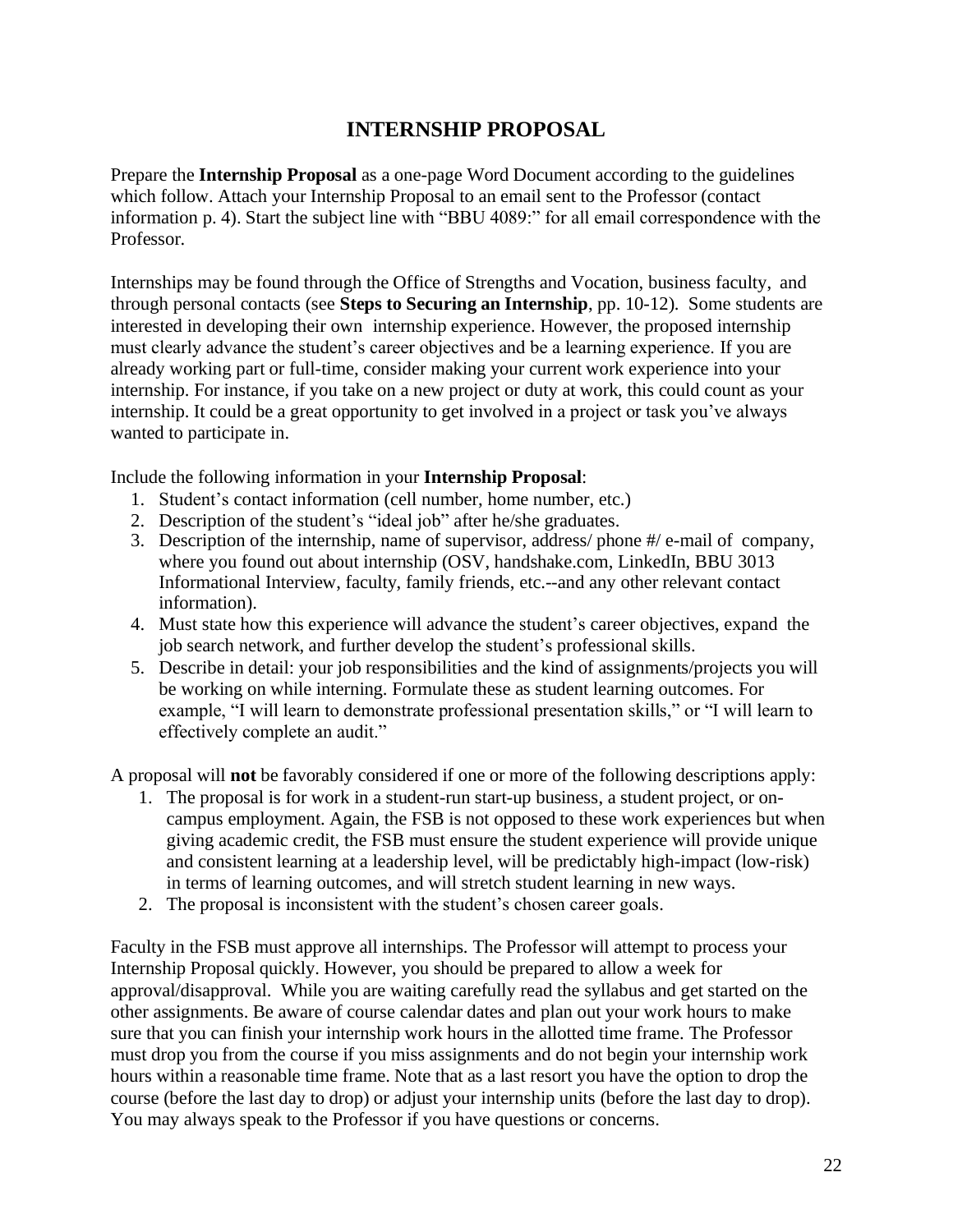# **RELEASE OF LIABILITY**

#### **\*\*\*PLEASE READ CAREFULLY BEFORE SIGNING\*\*\***

I recognize that the Business [Accounting] Internship Course at Point Loma Nazarene University differs from traditional courses in that it requires travel from the campus to a work site not controlled by the University. In that respect, there are unique hazards associated with this course. I understand that the purpose of the Release and Hold Harmless Agreement ("Release") set forth herein is to protect the University and its governing board, agents and employees (collectively the "University") from and against any and all liability which may arise from, or be released to, my participation in this course.

I acknowledge and understand that there are certain dangers and risks inherent in travel and the activities included in the course and that the University cannot and does not assume responsibility for losses including, but not limited to, personal injuries or property damage arising there from. These risks may include losses regarding travel to and from a destination; the condition of facilities at the internship ("work") site; criminal activity; the defect of a vehicle or the negligence of work supervisors; sickness, weather, strikes, hostilities, wars, terrorists, natural disasters, or other such causes; and any disruption of travel arrangements, or any additional expenses that may be incurred there from. I acknowledge and understand that the University does not represent, or act as an agent for, the transportation carriers, facilities, or other suppliers of services in connection with the course.

#### **RELEASE AND HOLD HARMLESS AGREEMENT**

Knowing the dangers and risks of such activities, and in consideration of being permitted to participate in the course, I, on behalf of my family, heirs, and personal representative(s), agree to assume all risks and responsibilities surrounding my participation in the course and release and forever discharge, waive, and covenant not to sue the University from and against any and all liability for any harm, injury, damage, claims, demands, actions, causes of action, costs, and expenses of any nature whatsoever which I may have, or which may hereafter accrue to me, arising out of or related to my participation in the course.

I agree to hold the University harmless from and against any claim by me or my family arising out of my participation in the course. I further agree that this Release shall be governed and interpreted in accordance with the laws of the State of California.

#### THIS IS A RELEASE OF LEGAL RIGHTS PLEASE BE CERTAIN YOU UNDERSTAND THIS DOCUMENT BEFORE SIGNING IT.

For participation in Bus 4089 (Business Internship) or ACC 4089 (Accounting Internship):

Printed Name of Student Student Student Student ID No.

Signature of Student Date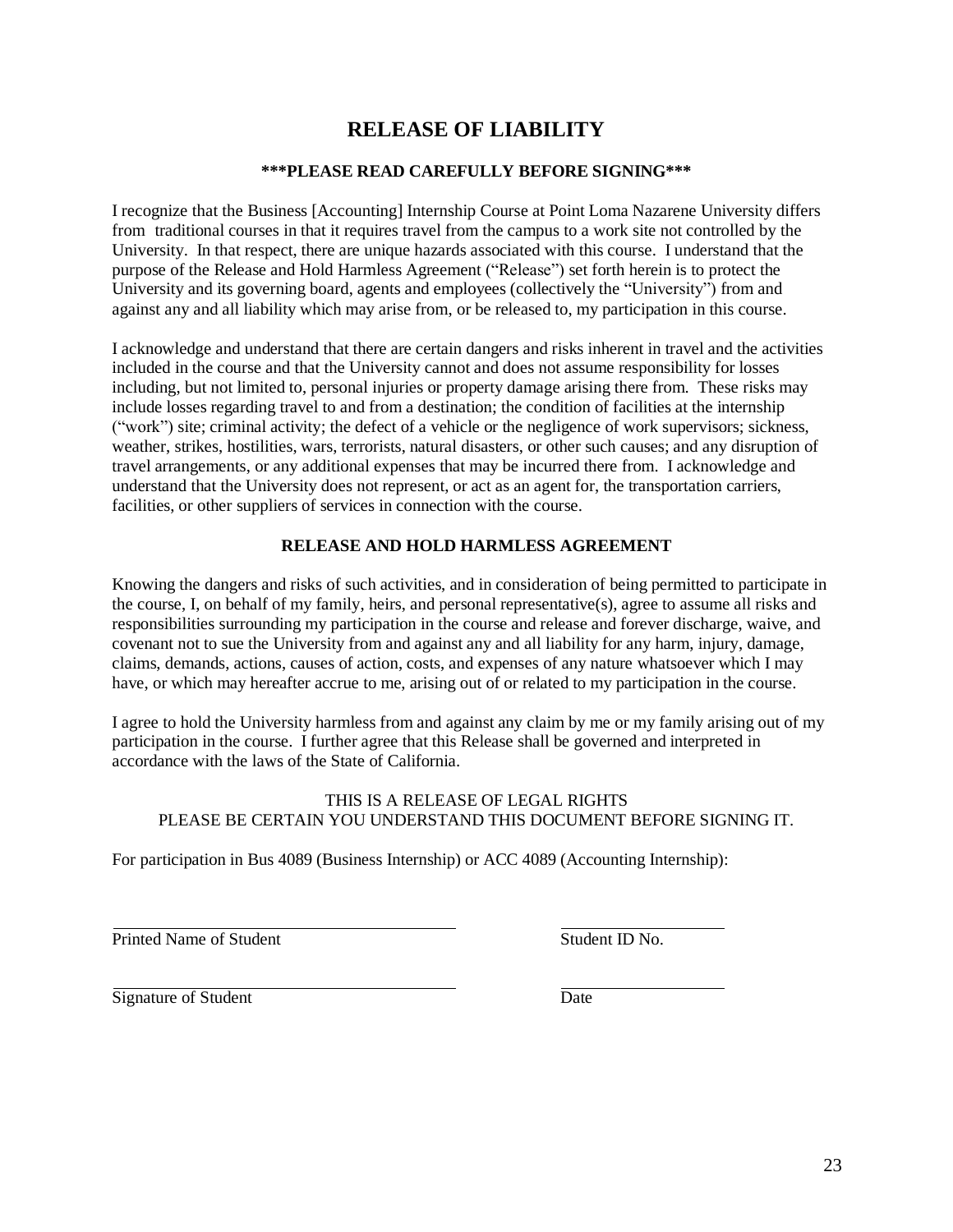## **INTERNSHIP LEARNING AGREEMENT**

Point Loma Nazarene University Fermanian School of Business 3900 Lomaland Dr.<br>
(619) 849-2200 San Diego, CA, 92106

San Diego, CA, 92106

| A. Registration Information (to be completed by student intern):                                                                                                                                                                     |                           |               |                                                                                                                                                                                                                                |
|--------------------------------------------------------------------------------------------------------------------------------------------------------------------------------------------------------------------------------------|---------------------------|---------------|--------------------------------------------------------------------------------------------------------------------------------------------------------------------------------------------------------------------------------|
|                                                                                                                                                                                                                                      |                           |               | Student ID#                                                                                                                                                                                                                    |
|                                                                                                                                                                                                                                      | first name                | last name     |                                                                                                                                                                                                                                |
| Address: Note that the contract of the contract of the contract of the contract of the contract of the contract of the contract of the contract of the contract of the contract of the contract of the contract of the contrac       |                           |               |                                                                                                                                                                                                                                |
|                                                                                                                                                                                                                                      |                           |               | Home Phone: Cell Phone: Cell Phone:                                                                                                                                                                                            |
|                                                                                                                                                                                                                                      |                           |               | E-mail Address: Number of internship units:                                                                                                                                                                                    |
|                                                                                                                                                                                                                                      |                           |               | Major: Major:                                                                                                                                                                                                                  |
|                                                                                                                                                                                                                                      |                           |               |                                                                                                                                                                                                                                |
| Semester:                                                                                                                                                                                                                            | $\Box$ Fall $\Box$ Spring | $\Box$ Summer |                                                                                                                                                                                                                                |
| Academic Year: 20 $\qquad$ - $\qquad$ $\Box$ Junior $\Box$ Senior                                                                                                                                                                    |                           |               |                                                                                                                                                                                                                                |
| Address: <u>New York: Address: New York: New York: New York: New York: New York: New York: New York: New York: New York: New York: New York: New York: New York: New York: New York: New York: New York: New York: New York: New</u> |                           |               |                                                                                                                                                                                                                                |
|                                                                                                                                                                                                                                      |                           |               |                                                                                                                                                                                                                                |
| Supervisor Name: Supervisor Name:                                                                                                                                                                                                    |                           |               |                                                                                                                                                                                                                                |
|                                                                                                                                                                                                                                      |                           |               | Title: Phone: Phone: Phone:                                                                                                                                                                                                    |
|                                                                                                                                                                                                                                      |                           |               | Supervisor's Email Address: Manual Address: All Annual Address: All Annual Address: All Annual Address: All Annual Address: All Annual Address: All Annual Address: All Annual Address: All Annual Address: All Annual Address |
|                                                                                                                                                                                                                                      |                           |               |                                                                                                                                                                                                                                |
|                                                                                                                                                                                                                                      |                           |               | Company Web Address: Universe of the Company Web Address:                                                                                                                                                                      |
|                                                                                                                                                                                                                                      |                           |               | Start Date: End Date: End Date: Hours Per Week:                                                                                                                                                                                |
| Title of Internship Position: 2003                                                                                                                                                                                                   |                           |               | Total Number of Weeks:                                                                                                                                                                                                         |
| Is the Internship position paid: $\Box$ Yes $\Box$ No                                                                                                                                                                                |                           |               |                                                                                                                                                                                                                                |

**Please note: the FSB program requires a total of (90 hours) plus Canvas assignments be completed for program requirements.**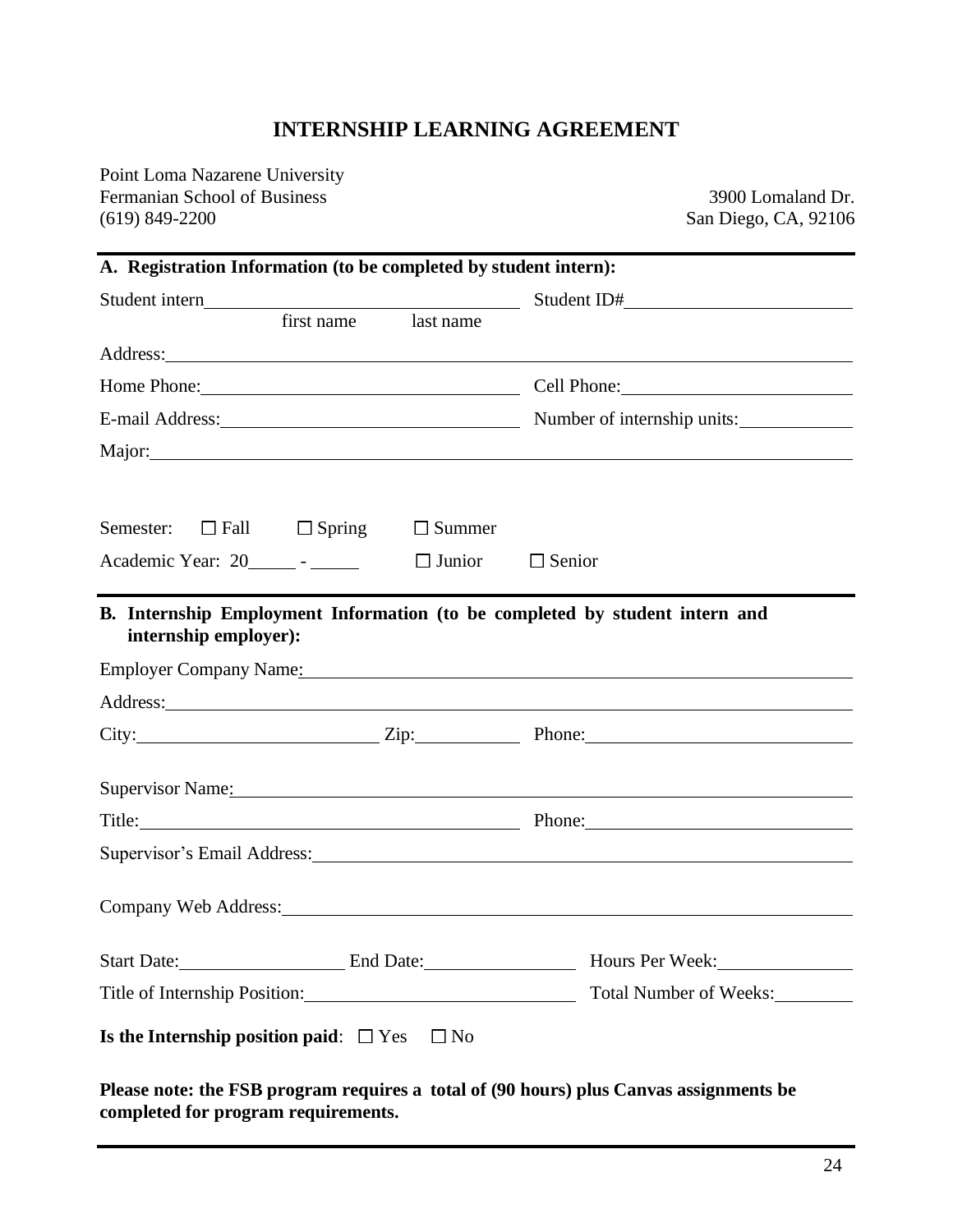#### **C. Approved Internship Proposal highlighting student learning outcomes (attach it to this document; see p. 22 for Internship Proposal guidelines)**

#### **D. Agreements and Signatures**

**Internship Employer:** I have discussed this internship with the student intern and we have agreed upon the assigned work components appearing above. To help the student intern gain valuable work experience, I agree to provide: assistance as required, necessary training and consultation, an orientation concerning our organizational policies and procedures, and regular meetings to provide guidance. I also agree to perform a mid-semester and final evaluation of the student intern using forms he/she will provide.

Internship Supervisors Signature Date

• **Student intern**: I concur with and accept the academic and work assignments indicated above. I understand and will adhere to the internship registration procedure. I will complete all work and academic assignments to the best of my ability. I will treat any proprietary information provided by my employer with strict confidentiality, will familiarize myself with and adhere to the organization's policies and procedures, and will adhere to the highest standards of ethical conduct. I will notify the faculty internship coordinator of any problems that arise in connection with this internship.

Student Intern's Signature Date

• **Academic Director of Internships / Professor**: I have discussed the academic component of this internship with the student intern. I agree to correspond regularly with the student intern to discuss the internship experience. I will assess the student's performance and award the final course grade.

Academic Director of Internships / Professor's Signature Date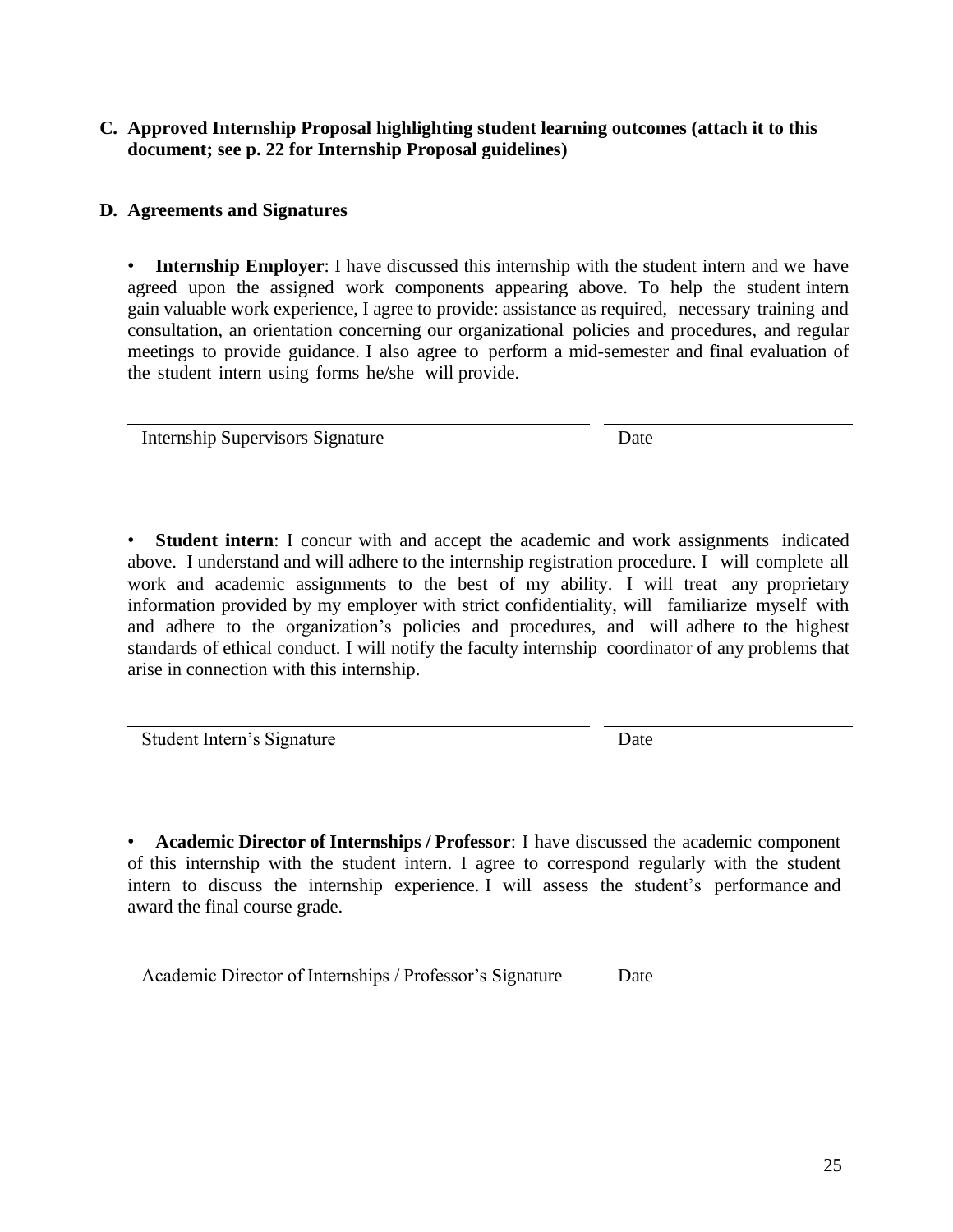# **MONTHLY TIMESHEET**

Student Information (students may use this timesheet or one provided by his/her Internship Supervisor. On designated due dates, place completed timesheet in your portfolio (be sure to include signatures).

Student's Name:

Site Supervisor:

Time Card Information (to be completed in ink):

Date Submitted Reporting Month

Name of Employer

#### TIMESHEETS MUST BE TURNED IN BY DUE DATE IN SYLLABUS.

| Date           | # Hours Worked | Date | # Hours Worked | Date    | # Hours Worked |
|----------------|----------------|------|----------------|---------|----------------|
|                |                | 13   |                | 25      |                |
| $\overline{2}$ |                | 14   |                | 26      |                |
| 3              |                | 15   |                | 27      |                |
| 4              |                | 16   |                | 28      |                |
| 5              |                | 17   |                | 29      |                |
| 6              |                | 18   |                | 30      |                |
| 7              |                | 19   |                | 31      |                |
| 8              |                | 20   |                | Monthly |                |
| 9              |                | 21   |                | Total   |                |
| 10             |                | 22   |                |         |                |
| 11             |                | 23   |                |         |                |
| 12             |                | 24   |                |         |                |

We certify the above named intern has worked the hours indicated above.

Student's Signature: 2008. [2016] [2016] [2016] [2016] [2016] [2016] [2016] [2016] [2016] [2016] [2016] [2016] [2016] [2016] [2016] [2016] [2016] [2016] [2016] [2016] [2016] [2016] [2016] [2016] [2016] [2016] [2016] [2016]

Supervisor's Signature: Supervisor's Signature:

Comments: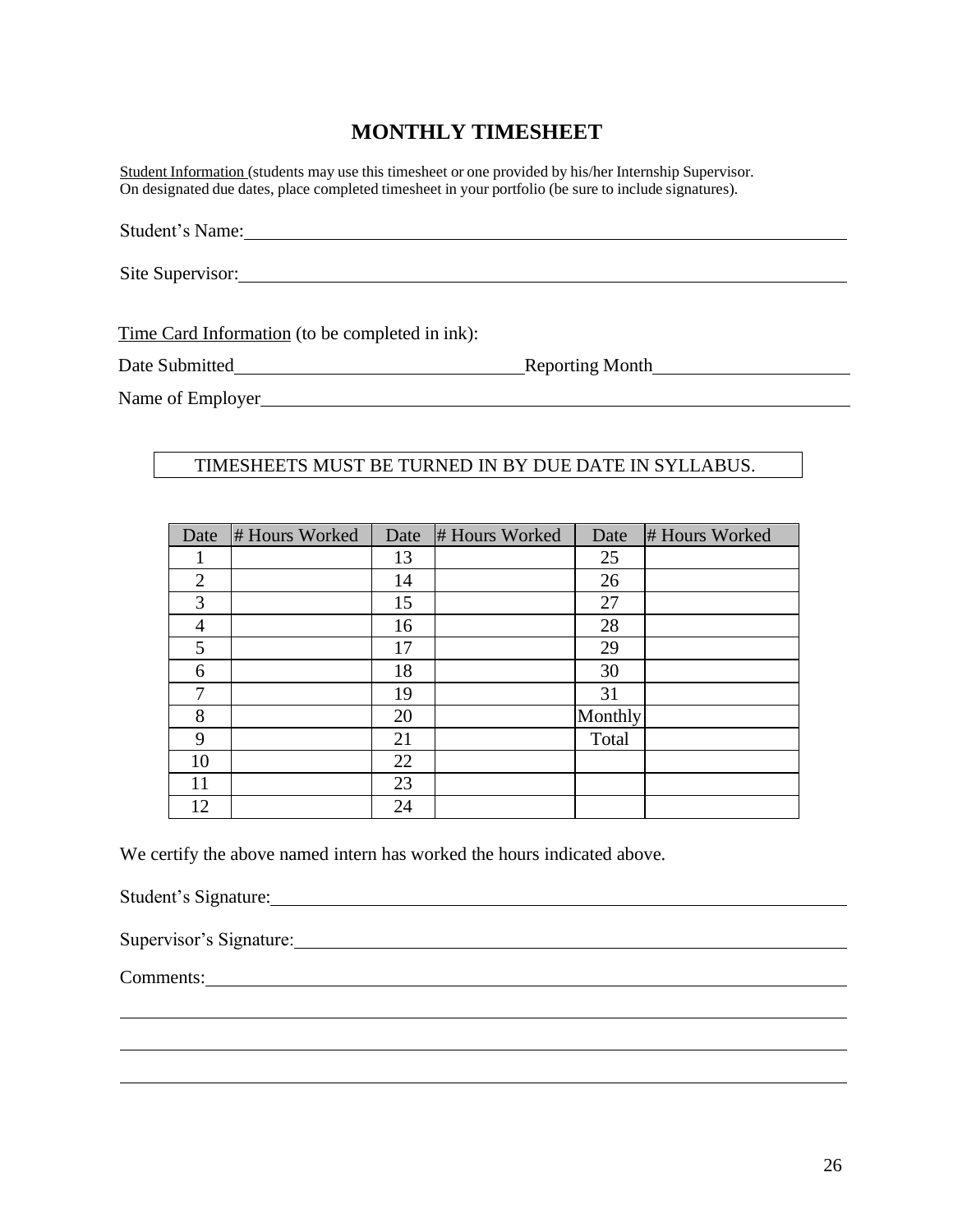# **INTERN'S MID-SEMESTER REPORT**

| Student's Name:     | Semester/Year |
|---------------------|---------------|
| Internship Site:    |               |
| Company/Supervisor: |               |

Please type your answers to the following items on a separate paper (2-3 pages). When completed, please place your mid-semester report in your portfolio.

- 1. What internship project/activities have you finished, or are you currently working on? Are these the activities that you described in your learning contract/internship objectives? Explain the reasons for any changes.
- 2. Is this a career or company you would like to pursue after graduation? Why or why not?
- 3. Thus far, how are the activities/projects of your internship related to the learning objectives in your learning contract?
- 4. What other activities/projects in your internship would you like to get involved with?
- 5. What kinds of supervision/guidance are you receiving from your work site supervisor? Is it adequate, or are there changes you would prefer?
- 6. What training and/or events have you attended? (Include meetings, speakers, conferences, or other formal training activities?
- 7. What aspects of your internship do you find most rewarding? Which are most challenging?
- 8. What aspects of your internship do you find disappointing, if any?
- 9. Are there any other issues that are important to raise?

Can this information be shared with your site supervisor? Yes No

| Intern's Signature: | vale |  |
|---------------------|------|--|
|                     |      |  |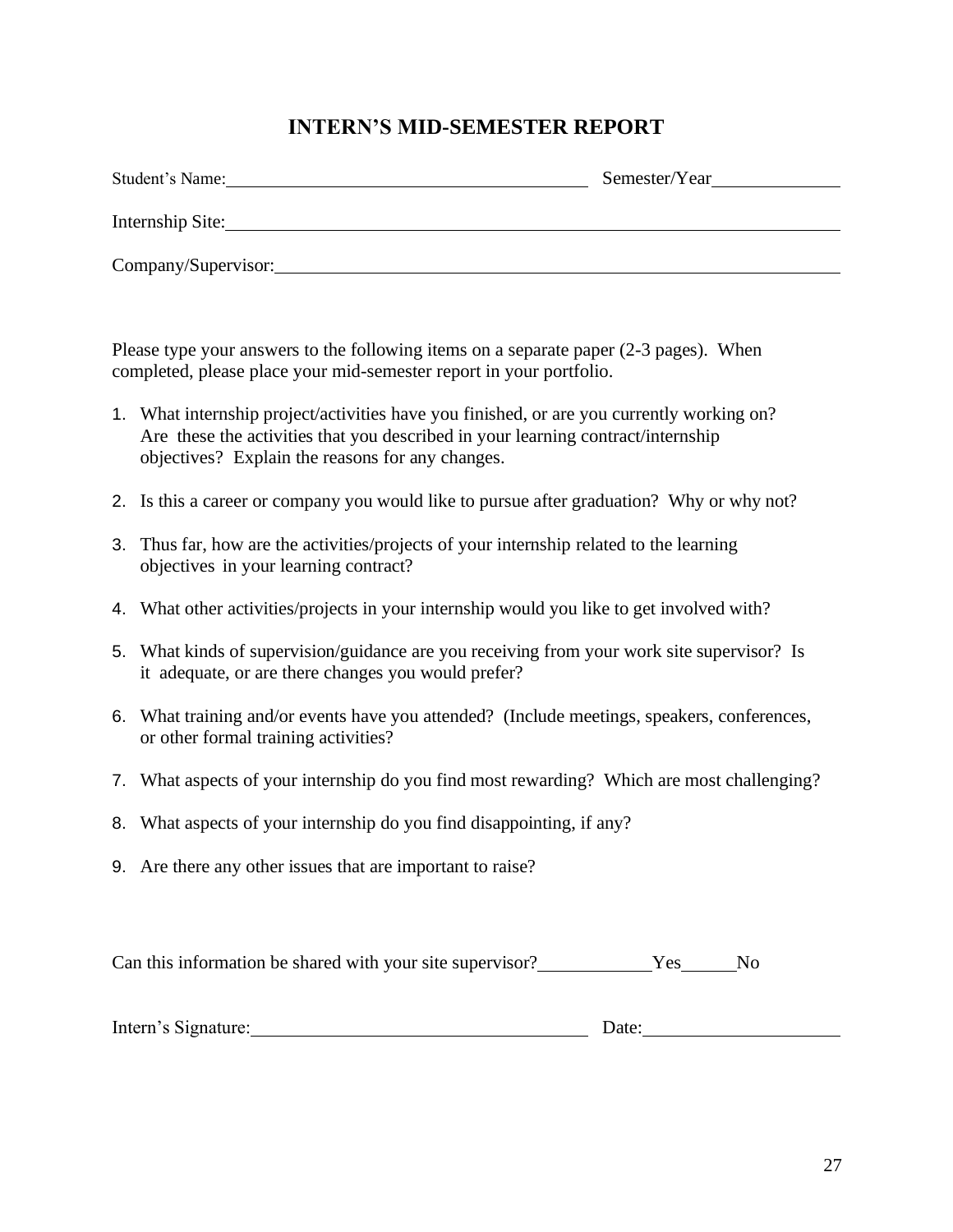#### **SUPERVISOR'S FINAL EVALUATION OF INTERN**

**(Please note: The FSB requires that this evaluation form be filled out online by your supervisor. The Professor will e-mail link closer to the date it is due.)**

| <b>Student's Name:</b> | Date:   |
|------------------------|---------|
|                        |         |
| Supervisor's Name:     | Phone # |

*INSTRUCTIONS: The School of Business faculty strives to produce the highest quality graduates possible. One of the best measures of our success is how well our students perform in actual job situations. Therefore, your evaluation of their work skills and values is very important us. Listed below are a series of output goals we have established for our students. Please measure the intern against the standards you expect of an entry-level employee in your business. You may indicate N/A (not applicable) for any evaluation factor you did not have a chance to observe or feel unable to rate. We encourage you to counsel the intern on your evaluation, so he/she may understand what they may do to improve in the future. Please feel free to address the areas covered on the evaluation at any point during the student's internship, so he/she may have time to improve his/her performance while still working for you as an intern.*

#### **Put an X next to all those that apply**

#### *CRITICAL THINKING*

#### Judgment Exceptionally mature decisions Above average decision making Usually makes the right decision Often uses poor judgment Consistently uses bad judgment Quality of Work Consistently excellent work Produced very good work Did about average work Work usually below average Did poor work

| Ability to Learn                |
|---------------------------------|
| Learned work exceptionally well |
| Learned work readily ____       |
| Average in understanding work _ |
| Rather slow in learning         |
| Very slow to learn              |

#### *PROBLEM SOLVING*

| Found/solved problems on own |
|------------------------------|
| Solved problems shown        |
| Solved problems w/guidance   |
| Needed help on problems      |
| Unable to solve problems     |
|                              |

#### *RESOURCE MANAGEMENT*

| <b>Quality of Work</b>                                                                                                                                                              |  |
|-------------------------------------------------------------------------------------------------------------------------------------------------------------------------------------|--|
| Consistently excellent work                                                                                                                                                         |  |
| Produced very good work                                                                                                                                                             |  |
| Did about average work                                                                                                                                                              |  |
| Work usually below average                                                                                                                                                          |  |
| Did poor work                                                                                                                                                                       |  |
|                                                                                                                                                                                     |  |
| <b>Quantity of Work</b><br>Achieved unusually high output<br>Did more than expected<br>Accomplished the normal amount<br>Did less than expected<br>Low out-put, slow accomplishment |  |
| <i><b>INTERPERSONAL SKILLS</b></i>                                                                                                                                                  |  |
| Attitude                                                                                                                                                                            |  |

| Displayed outstanding enthusiasm |  |
|----------------------------------|--|
| Very interested and industrious  |  |
| Average diligence and interest   |  |
| Somewhat indifferent             |  |
| Definitely not interested        |  |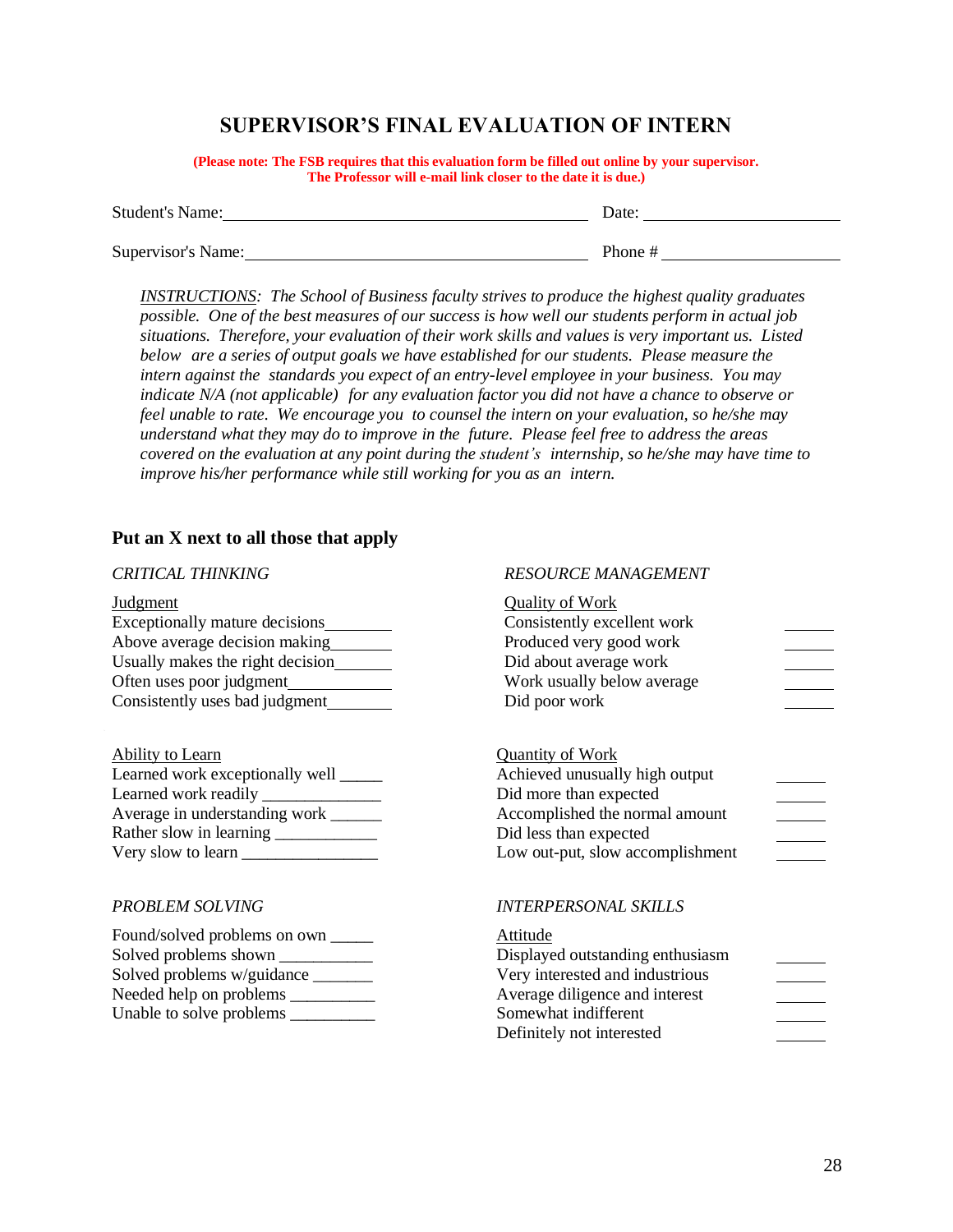| Dependability                                   | <b>ATTENDANCE</b>                                                                           |
|-------------------------------------------------|---------------------------------------------------------------------------------------------|
| Completely dependable                           | Excellent________ Regular________ Irregular_                                                |
| Above average dependability                     |                                                                                             |
| Average dependability<br>Sometimes undependable | <b>PUNCTUALITY</b>                                                                          |
| Often neglectful or careless                    | Regular <sub>______</sub> Irregular_                                                        |
| Maturity/Poise                                  |                                                                                             |
| Quite poised and confident                      | Rate the following from 1-Poor to 5-Excellent                                               |
| Has strong self-assurance                       | Compared to entry level employees or other interns                                          |
| Average maturity and poise                      | <b>COMMUNICATION</b>                                                                        |
| Seldom assertive                                |                                                                                             |
| <b>Timid or Brash</b>                           | <b>Writing Skills</b>                                                                       |
|                                                 | <b>Speaking Skills</b>                                                                      |
| Initiative                                      | <b>Listening Skills</b>                                                                     |
| Requires almost no guidance                     | <b>Computer Skills</b>                                                                      |
| Usually works well on own                       |                                                                                             |
| Works independently at times                    | <b>COMMUNICATION SOFTWARE</b>                                                               |
| Does only assigned work                         | PowerPoint Excel                                                                            |
| Must be pushed frequently                       | <b>Word Processing</b>                                                                      |
|                                                 | <b>Communications Technology Skills</b>                                                     |
| PERSONAL VALUES                                 | Ability to Interpret Data                                                                   |
| <b>Responsibility</b>                           | Other                                                                                       |
| Accepts full responsibility for actions         |                                                                                             |
| Usually accepts responsibility                  | <b>BUSINESS KNOWLEDGE</b>                                                                   |
| Complies with established rules                 | Finance                                                                                     |
| Offers excuses for shortfalls                   | Marketing                                                                                   |
| <b>Blames others for failures</b>               | Accounting                                                                                  |
|                                                 | Economics                                                                                   |
| <b>Ability to Work with Others</b>              | Management                                                                                  |
| Always cooperative; strong team member_         | Quantitative                                                                                |
| Seeks to mediate differences                    | <b>Business Law</b>                                                                         |
| <b>Team Player</b>                              |                                                                                             |
| Requires strong guidance                        |                                                                                             |
| Uncooperative & difficult to work with          | Final Comments: Please provide suggestions for                                              |
| <b>INTEGRITY</b>                                | improvement or areas of strength regarding your<br>intern and/or PLNU's internship program. |
| Unquestionably trustworthy                      | Thank you.                                                                                  |
| Usually trustworthy                             |                                                                                             |
| Obeys all the rules                             |                                                                                             |
| Cuts corners when possible                      |                                                                                             |
| Untrustworthy                                   |                                                                                             |
|                                                 |                                                                                             |
| <b>RELATIONS WITH OTHERS</b>                    |                                                                                             |
| Exceptionally well accepted                     |                                                                                             |
| Works well with others                          |                                                                                             |
| Gets along satisfactorily                       |                                                                                             |
| Has difficulty working with others              |                                                                                             |
| Works poorly with others                        |                                                                                             |
|                                                 |                                                                                             |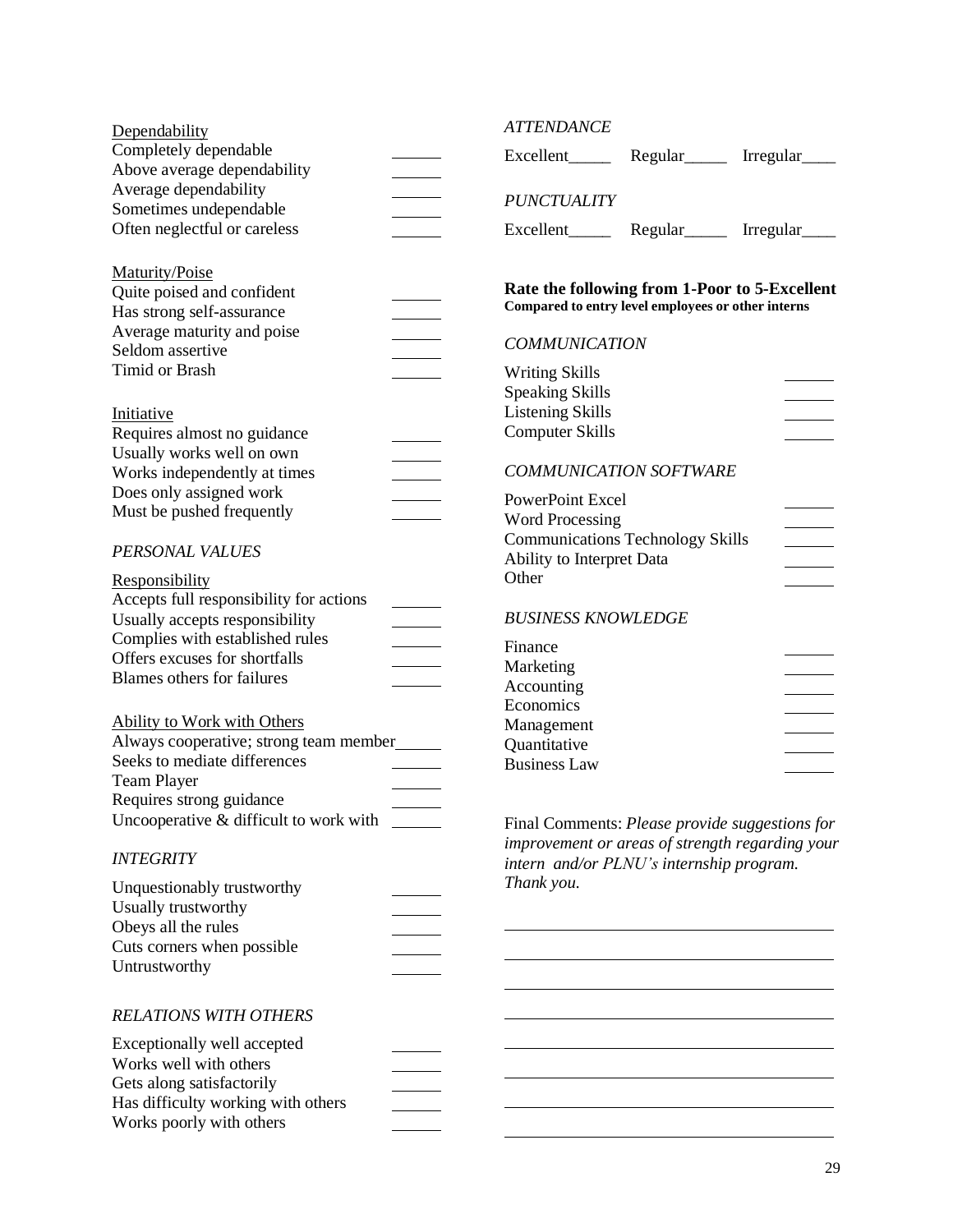# **BBU 4089: Business Internship COURSE AGREEMENT & SIGNATURE PAGE**

I understand that the internship course involves working at an approved internship, completing the hours designated:

1 unit  $=$  40 hours,

 $2 \text{ units} = 80 \text{ hours}$ .

3 units = 90 hours [total units required by FSB degree programs]; and completing various evaluations and internship assignments.

I understand that if I decide to add or drop units, I need to do this within the deadlines set by the university.

I agree to the requirements and policies outlined in the **Syllabus/Handbook**. I understand failure to complete the designated hours, internship assignments and internship evaluations will lead to no credit and/or being dropped from the course.

| Name (print) | ID#  |
|--------------|------|
|              |      |
| Signature    | Date |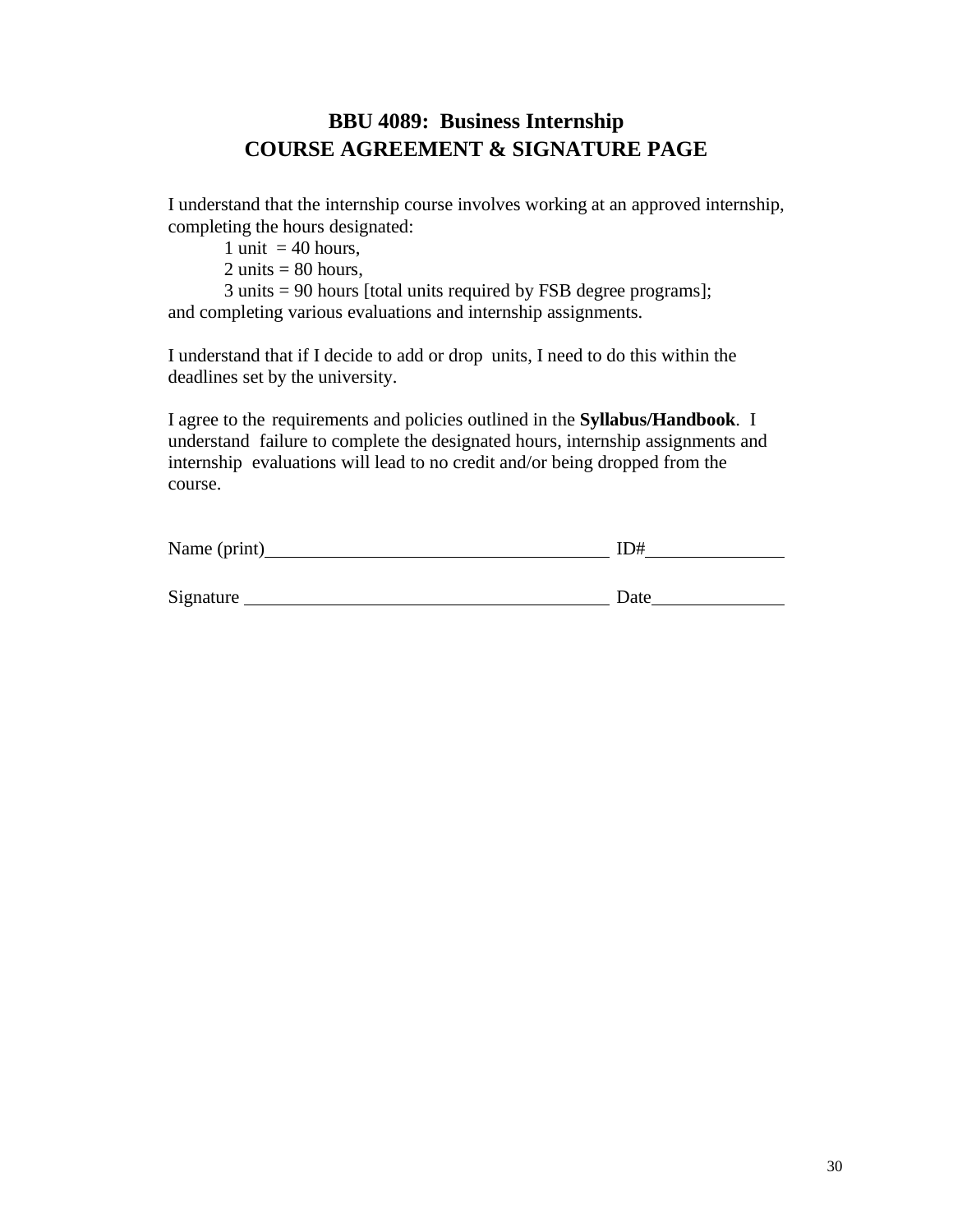#### **BBU 4089: VIDEO COVER LETTER**

Assignment Guidelines Credit / No Credit



\*In order to receive credit, you need to carefully follow all directions as stated below for the video format and delivery. For example, if you are not dressed professionally or do not clearly follow the video format, you will be asked to re-record your video again. Best advice: spend some time on this and do it right the first time. Please refer to the video cover letter examples posted in Canvas as a guide to completing this assignment.

#### Student Learning Outcomes:

- Demonstrate effective business communication through both written and verbal means (PLO #3).
- Critically evaluate your skills, abilities, and goals in light of your vocational aspirations
- Translate a written cover letter into an oral format
- Facilitate creative thinking and use of emerging technology
- Present a professional video to assist in the job search process

#### Background and Purpose:

Competition in today's job market is fierce, and candidates who are skilled in oral and visual communication have concrete advantages over those who are not. Building a video cover letter is a way to display those skills in a portable, digestible, easily accessible format. Your video cover letter should highlight your past experiences and your aspirations for the future in such a way that it is clear to potential employers that you would be an excellent fit for a *position* in which you are interested. With that in mind, the purpose of this assignment is twofold. First, it will give you the opportunity to develop and display your oral communication skills. Second, it will also give you time to reflect on the ways in which your skills, abilities, and goals match your vocational aspirations for the immediate future after graduation.

#### Video Format:

\*Choose a *specific type of position and field* to apply for (intern in an accounting firm—you may name the specific firm if you are applying to a specific firm—otherwise, just state your area of interest).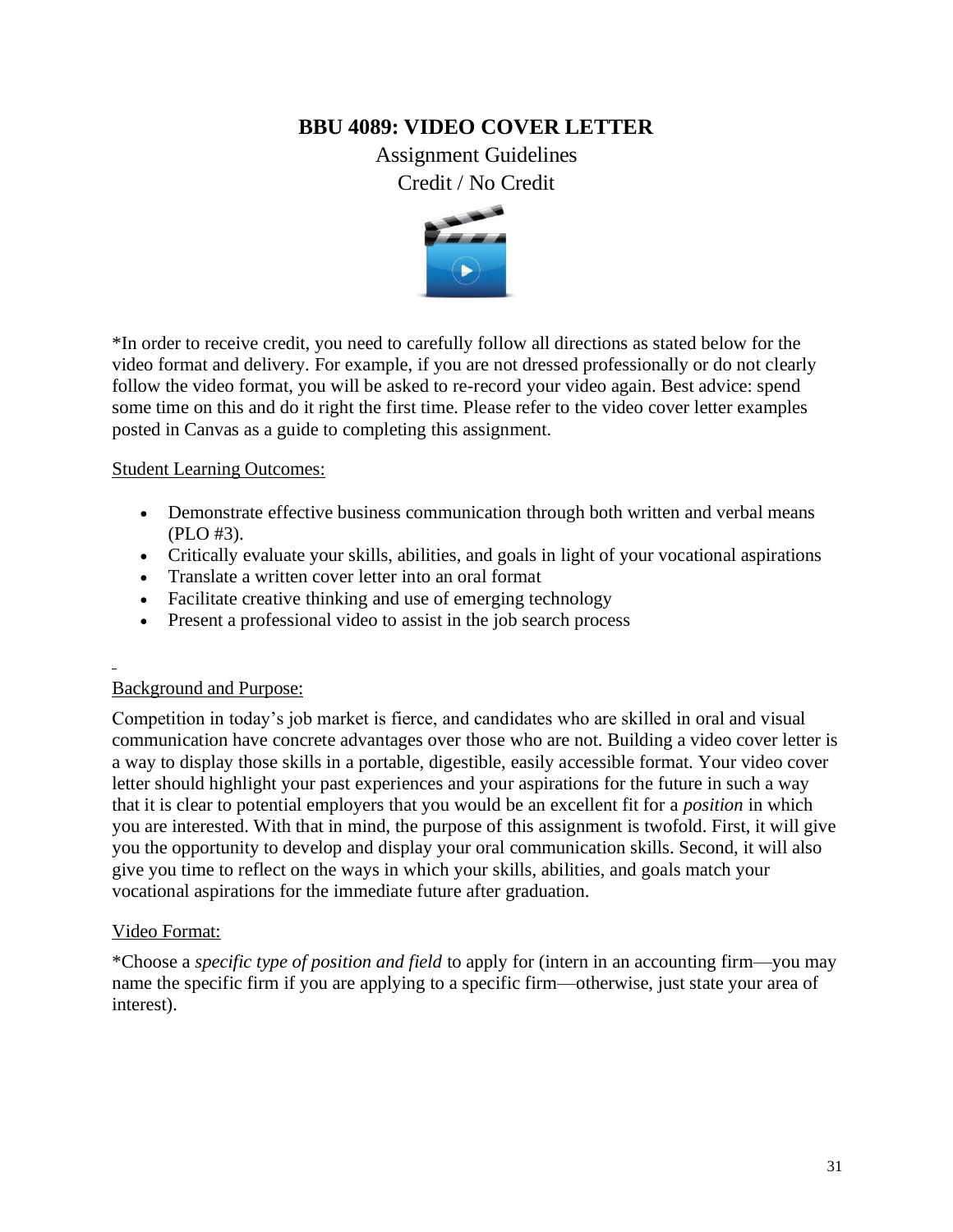#### **I. Introduction**

A. Introduce yourself in confident, friendly manner, such as: "Hello, my name is Molly Morrison, and I am a senior at Point Loma Nazarene University majoring in Business Administration. I am interested in pursuing employment with an accounting firm in the San Diego area.

B. Next, you choose what two strengths or skills to focus on:

**Option 1:** You could say..."Due to my academic experience and work experience, I feel well qualified to work in the accounting field"

#### **OR**

**Option 2:** You could say, "My two top strengths according to Strengths Finder 2.0, include Achiever and Learner, I feel these strengths would add value to your organization."

#### **II. Body**

Provide an example to back the two areas you mention in your preview/opening.

**If you went with Option #1:** You stated that your academic background and work experience qualify you to make a difference in the workplace, so you would want to:

A. Provide some background on your degree/education (state your major, influential classes taken, etc.) AND

B. Highlight your work experience by providing an example of a job and what you learned.

#### **OR**

**If you went with Option #2:** You highlighted your two top strengths from Strengths Finder 2.0 in the introduction, you will want to clearly state your two top strengths (According to Strengths Finder 2.0) and provide an example of how you uphold each strength and how these strengths would allow you to add value to their organization. You could state:

A. My strength as an Achiever can be seen in my desire to succeed in all I take on. In addition to excelling in my accounting internship at Moss Adams, I've have been able to maintain a high cumulative GPA.

B. My strength as a learner can be seen in my ability to seek knowledge both in and outside of the classroom. I consider knowledge a gift, so I am appreciative of any chance I get to learn and better myself.

#### **III. Conclusion**

- A. Thank you for your time and consideration.
- B. Please contact me should you have any questions.